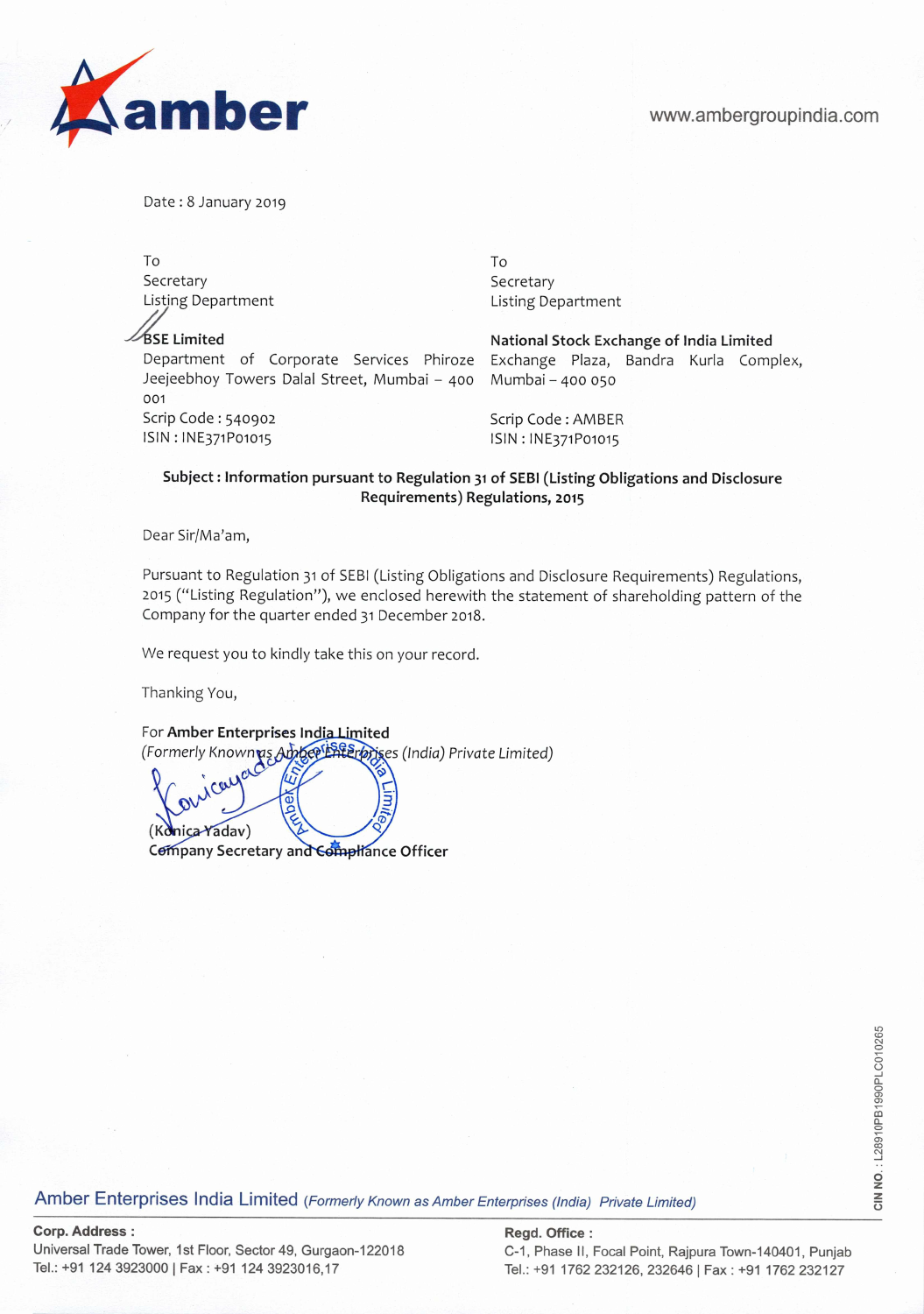| <b>General information about company</b>                                                   |                                 |  |  |  |  |  |  |
|--------------------------------------------------------------------------------------------|---------------------------------|--|--|--|--|--|--|
| Scrip code                                                                                 | 540902                          |  |  |  |  |  |  |
| NSE Symbol                                                                                 | <b>AMBER</b>                    |  |  |  |  |  |  |
| <b>MSEI</b> Symbol                                                                         |                                 |  |  |  |  |  |  |
| <b>ISIN</b>                                                                                | INE371P01015                    |  |  |  |  |  |  |
| Name of the company                                                                        | AMBER ENTERPRISES INDIA LIMITED |  |  |  |  |  |  |
| Whether company is SME                                                                     | No                              |  |  |  |  |  |  |
| Class of Security                                                                          | <b>Equity Shares</b>            |  |  |  |  |  |  |
| Type of report                                                                             | Quarterly                       |  |  |  |  |  |  |
| Quarter Ended / Half year ended/Date of Report (For Prelisting / Allotment)                | 31-12-2018                      |  |  |  |  |  |  |
| Date of allotment / extinguishment (in case Capital Restructuring selected) / Listing Date |                                 |  |  |  |  |  |  |
| Shareholding pattern filed under                                                           | Regulation $31(1)(b)$           |  |  |  |  |  |  |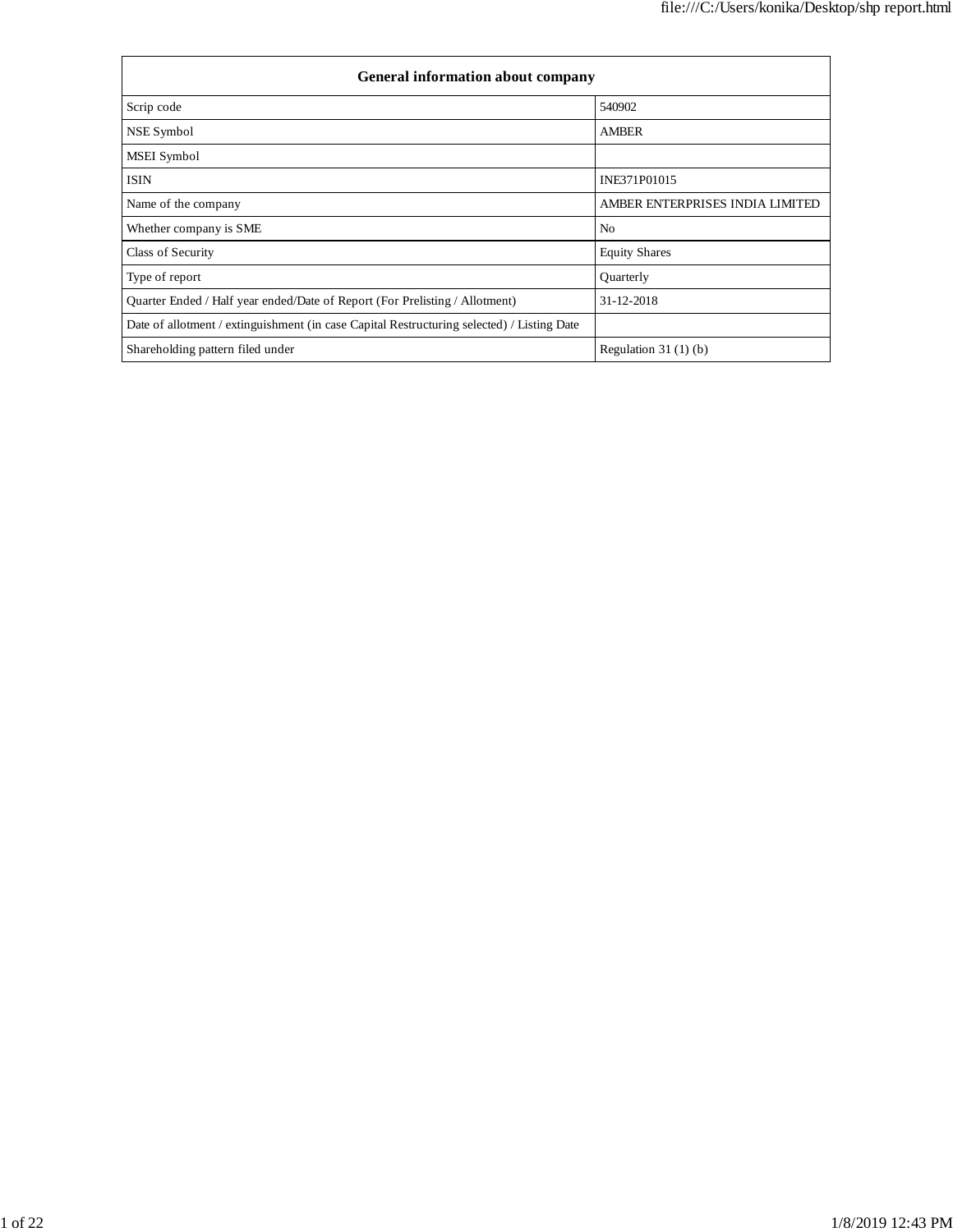|                | <b>Declaration</b>                                                                        |                |                                |                       |                             |  |  |  |  |  |  |
|----------------|-------------------------------------------------------------------------------------------|----------------|--------------------------------|-----------------------|-----------------------------|--|--|--|--|--|--|
| Sr.<br>No.     | Particular                                                                                | Yes/No         | Promoter and<br>Promoter Group | Public<br>shareholder | Non Promoter-<br>Non Public |  |  |  |  |  |  |
|                | Whether the Listed Entity has issued any partly paid up<br>shares?                        | N <sub>o</sub> | N <sub>o</sub>                 | No                    | N <sub>o</sub>              |  |  |  |  |  |  |
| $\overline{2}$ | Whether the Listed Entity has issued any Convertible<br>Securities?                       | N <sub>o</sub> | N <sub>0</sub>                 | No                    | N <sub>o</sub>              |  |  |  |  |  |  |
| 3              | Whether the Listed Entity has issued any Warrants?                                        | N <sub>0</sub> | N <sub>0</sub>                 | N <sub>0</sub>        | N <sub>0</sub>              |  |  |  |  |  |  |
| 4              | Whether the Listed Entity has any shares against which<br>depository receipts are issued? | N <sub>o</sub> | N <sub>0</sub>                 | N <sub>0</sub>        | N <sub>o</sub>              |  |  |  |  |  |  |
| 5              | Whether the Listed Entity has any shares in locked-in?                                    | Yes            | Yes                            | Yes                   | N <sub>o</sub>              |  |  |  |  |  |  |
| 6              | Whether any shares held by promoters are pledge or<br>otherwise encumbered?               | N <sub>o</sub> | N <sub>o</sub>                 |                       |                             |  |  |  |  |  |  |
|                | Whether company has equity shares with differential<br>voting rights?                     | N <sub>o</sub> | N <sub>0</sub>                 | No                    | No                          |  |  |  |  |  |  |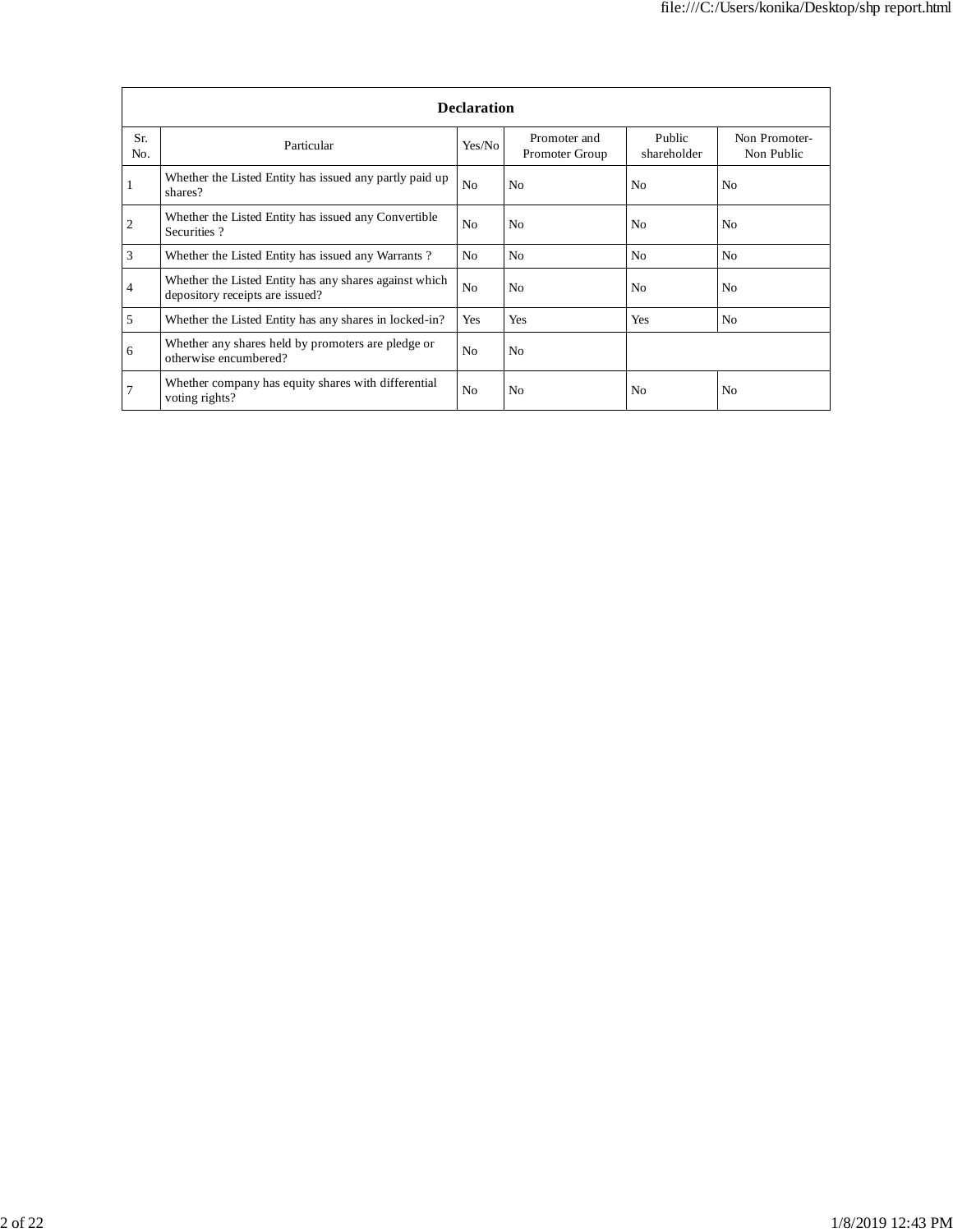|                              | Table I - Summary Statement holding of specified securities |                         |                         |                            |                          |                          |                                                  |                                                                  |               |          |                     |  |
|------------------------------|-------------------------------------------------------------|-------------------------|-------------------------|----------------------------|--------------------------|--------------------------|--------------------------------------------------|------------------------------------------------------------------|---------------|----------|---------------------|--|
| Category<br>$\rm(D)$<br>(II) |                                                             |                         | No. of                  | No. Of<br>Partly           | No. Of<br>shares         | Total nos.               | Shareholding<br>as a % of total<br>no. of shares | Number of Voting Rights held in each<br>class of securities (IX) |               |          |                     |  |
|                              | Category of<br>shareholder                                  | Nos. Of<br>shareholders | fully paid<br>up equity | paid-up<br>equity          | underlying<br>Depository | shares held<br>$(VII) =$ | (calculated as<br>per SCRR,                      | No of Voting (XIV) Rights                                        |               |          | Total as a          |  |
|                              |                                                             | (III)                   | shares held<br>(IV)     | shares<br>$\text{held}(V)$ | Receipts<br>(VI)         | $(IV)+(V)+$<br>(VI)      | 1957) (VIII)<br>As a % of<br>$(A+B+C2)$          | Class eg:<br>X                                                   | Class<br>eg:y | Total    | $%$ of<br>$(A+B+C)$ |  |
| (A)                          | Promoter &<br>Promoter<br>Group                             | 5                       | 13842237                |                            |                          | 13842237                 | 44.02                                            | 13842237                                                         |               | 13842237 | 44.02               |  |
| (B)                          | Public                                                      | 37386                   | 17604303                |                            |                          | 17604303                 | 55.98                                            | 17604303                                                         |               | 17604303 | 55.98               |  |
| (C)                          | Non<br>Promoter-<br>Non Public                              |                         |                         |                            |                          |                          |                                                  |                                                                  |               |          |                     |  |
| (C1)                         | <b>Shares</b><br>underlying<br><b>DRs</b>                   |                         |                         |                            |                          |                          |                                                  |                                                                  |               |          |                     |  |
| (C2)                         | Shares held<br>by<br>Employee<br>Trusts                     |                         |                         |                            |                          |                          |                                                  |                                                                  |               |          |                     |  |
|                              | Total                                                       | 37391                   | 31446540                |                            |                          | 31446540                 | 100                                              | 31446540                                                         |               | 31446540 | 100                 |  |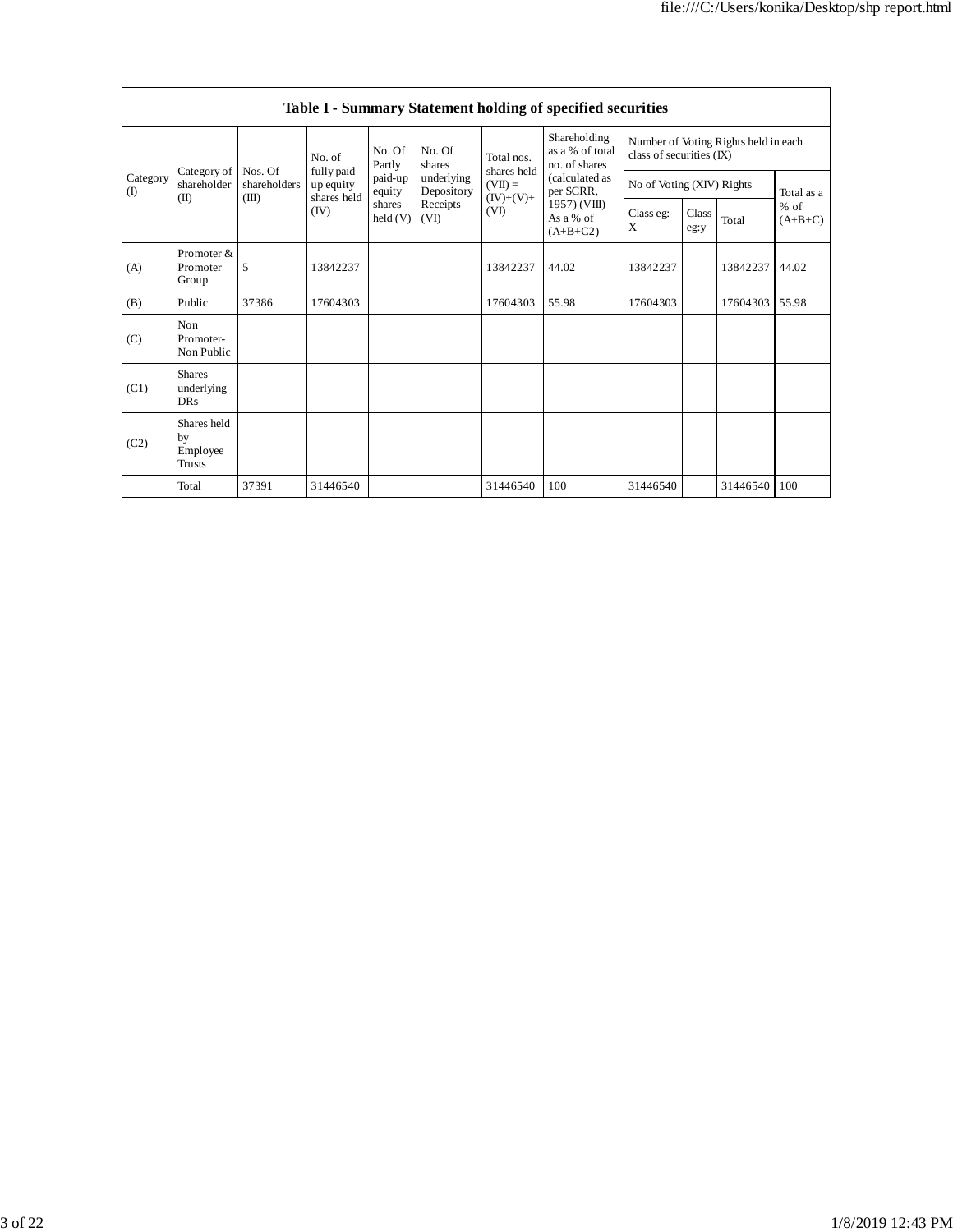|                 | Table I - Summary Statement holding of specified securities |                                                                                          |                                       |                                                                                                                                  |                                                                                                 |                                        |                                                         |                                                                               |                                                    |                                       |  |  |
|-----------------|-------------------------------------------------------------|------------------------------------------------------------------------------------------|---------------------------------------|----------------------------------------------------------------------------------------------------------------------------------|-------------------------------------------------------------------------------------------------|----------------------------------------|---------------------------------------------------------|-------------------------------------------------------------------------------|----------------------------------------------------|---------------------------------------|--|--|
| Category<br>(I) | Category of<br>shareholder<br>(II)                          | No. Of<br><b>Shares</b><br>Underlying<br>Outstanding<br>convertible<br>securities<br>(X) | No. of<br><b>Shares</b><br>Underlying | No. Of<br><b>Shares</b><br>Underlying<br>Outstanding<br>convertible<br>securities<br>and No. Of<br><b>Warrants</b><br>$(Xi)$ (a) | Shareholding,<br>as a %<br>assuming full<br>conversion of<br>convertible<br>securities (as a    | Number of<br>Locked in shares<br>(XII) |                                                         | Number of<br><b>Shares</b><br>pledged or<br>otherwise<br>encumbered<br>(XIII) |                                                    | Number of<br>equity shares<br>held in |  |  |
|                 |                                                             |                                                                                          | Outstanding<br>Warrants<br>$(X_i)$    |                                                                                                                                  | percentage of<br>diluted share<br>capital) $(XI)$ =<br>$(VII)+(X)$ As a<br>$%$ of<br>$(A+B+C2)$ | No. $(a)$                              | As a<br>$%$ of<br>total<br><b>Shares</b><br>held<br>(b) | No.<br>(a)                                                                    | As a %<br>of total<br><b>Shares</b><br>held<br>(b) | dematerialized<br>form (XIV)          |  |  |
| (A)             | Promoter &<br>Promoter<br>Group                             |                                                                                          |                                       |                                                                                                                                  | 44.02                                                                                           | 13842237                               | 100                                                     |                                                                               |                                                    | 13842237                              |  |  |
| (B)             | Public                                                      |                                                                                          |                                       |                                                                                                                                  | 55.98                                                                                           | 10619438                               | 60.32                                                   |                                                                               |                                                    | 17604297                              |  |  |
| (C)             | <b>Non</b><br>Promoter-<br>Non Public                       |                                                                                          |                                       |                                                                                                                                  |                                                                                                 |                                        |                                                         |                                                                               |                                                    |                                       |  |  |
| (C1)            | <b>Shares</b><br>underlying<br><b>DRs</b>                   |                                                                                          |                                       |                                                                                                                                  |                                                                                                 |                                        |                                                         |                                                                               |                                                    |                                       |  |  |
| (C2)            | Shares held<br>by<br>Employee<br><b>Trusts</b>              |                                                                                          |                                       |                                                                                                                                  |                                                                                                 |                                        |                                                         |                                                                               |                                                    |                                       |  |  |
|                 | Total                                                       |                                                                                          |                                       |                                                                                                                                  | 100                                                                                             | 24461675                               | 77.79                                                   |                                                                               |                                                    | 31446534                              |  |  |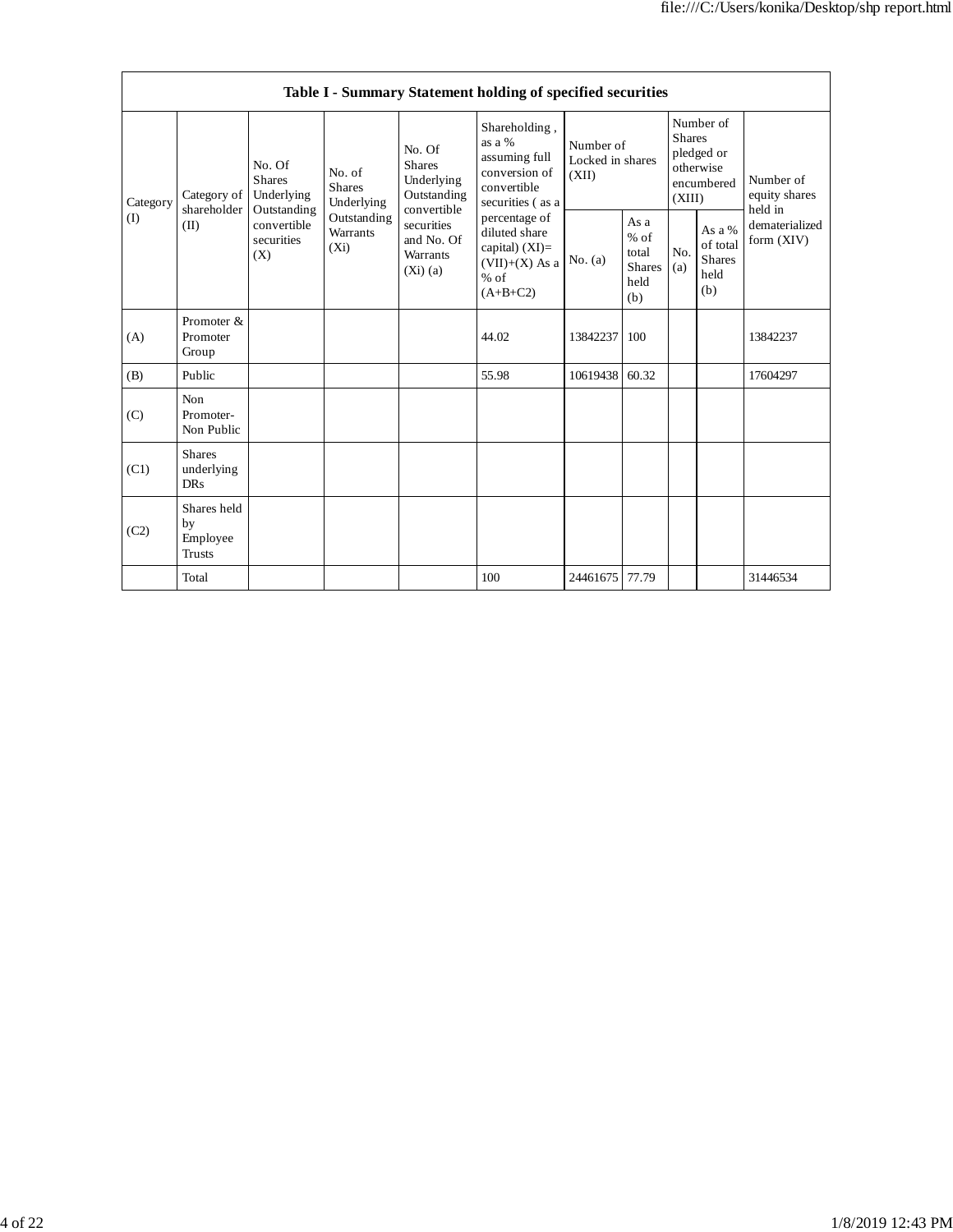|                                                                                               | Table II - Statement showing shareholding pattern of the Promoter and Promoter Group                                |                                  |                                   |                             |                          |                               |                                                     |                           |               |                                      |                                 |  |
|-----------------------------------------------------------------------------------------------|---------------------------------------------------------------------------------------------------------------------|----------------------------------|-----------------------------------|-----------------------------|--------------------------|-------------------------------|-----------------------------------------------------|---------------------------|---------------|--------------------------------------|---------------------------------|--|
|                                                                                               |                                                                                                                     |                                  | No. of                            | No. Of<br>Partly            | No. Of<br>shares         | Total nos.<br>shares          | Shareholding<br>as a % of<br>total no. of<br>shares | class of securities (IX)  |               | Number of Voting Rights held in each |                                 |  |
| Sr.                                                                                           | Category & Name<br>of the<br>Shareholders (I)                                                                       | Nos. Of<br>shareholders<br>(III) | fully paid<br>up equity<br>shares | paid-up<br>equity<br>shares | underlying<br>Depository | held (VII)<br>$\quad \  \  =$ | (calculated<br>as per                               | No of Voting (XIV) Rights |               |                                      | Total<br>as a %                 |  |
|                                                                                               |                                                                                                                     |                                  | held (IV)                         | held<br>(V)                 | Receipts<br>(VI)         | $(IV)+(V)+$<br>(VI)           | SCRR,<br>1957) (VIII)<br>As a % of<br>$(A+B+C2)$    | Class eg:<br>X            | Class<br>eg:y | Total                                | of<br>Total<br>Voting<br>rights |  |
| A                                                                                             | Table II - Statement showing shareholding pattern of the Promoter and Promoter Group                                |                                  |                                   |                             |                          |                               |                                                     |                           |               |                                      |                                 |  |
| (1)                                                                                           | Indian                                                                                                              |                                  |                                   |                             |                          |                               |                                                     |                           |               |                                      |                                 |  |
| (a)                                                                                           | Individuals/Hindu<br>undivided Family                                                                               | 5                                | 13842237                          |                             |                          | 13842237                      | 44.02                                               | 13842237                  |               | 13842237                             | 44.02                           |  |
| Sub-Total<br>(A)(1)                                                                           |                                                                                                                     | 5                                | 13842237                          |                             |                          | 13842237                      | 44.02                                               | 13842237                  |               | 13842237                             | 44.02                           |  |
| (2)                                                                                           | Foreign                                                                                                             |                                  |                                   |                             |                          |                               |                                                     |                           |               |                                      |                                 |  |
| Total<br>Shareholding<br>of Promoter<br>and<br>Promoter<br>Group<br>$(A)=(A)$<br>$(1)+(A)(2)$ |                                                                                                                     | 5                                | 13842237                          |                             |                          | 13842237                      | 44.02                                               | 13842237                  |               | 13842237                             | 44.02                           |  |
| B                                                                                             | Table III - Statement showing shareholding pattern of the Public shareholder                                        |                                  |                                   |                             |                          |                               |                                                     |                           |               |                                      |                                 |  |
| (1)                                                                                           | Institutions                                                                                                        |                                  |                                   |                             |                          |                               |                                                     |                           |               |                                      |                                 |  |
| (a)                                                                                           | <b>Mutual Funds</b>                                                                                                 | 13                               | 1488055                           |                             |                          | 1488055                       | 4.73                                                | 1488055                   |               | 1488055                              | 4.73                            |  |
| (e)                                                                                           | Foreign Portfolio<br>Investors                                                                                      | 20                               | 3373186                           |                             |                          | 3373186                       | 10.73                                               | 3373186                   |               | 3373186                              | 10.73                           |  |
| (f)                                                                                           | Financial<br>Institutions/<br><b>Banks</b>                                                                          | $\overline{4}$                   | 47042                             |                             |                          | 47042                         | 0.15                                                | 47042                     |               | 47042                                | 0.15                            |  |
| (i)                                                                                           | Any Other<br>(specify)                                                                                              | 2                                | 999197                            |                             |                          | 999197                        | 3.18                                                | 999197                    |               | 999197                               | 3.18                            |  |
| Sub-Total<br>(B)(1)                                                                           |                                                                                                                     | 39                               | 5907480                           |                             |                          | 5907480                       | 18.79                                               | 5907480                   |               | 5907480                              | 18.79                           |  |
| (3)                                                                                           | Non-institutions                                                                                                    |                                  |                                   |                             |                          |                               |                                                     |                           |               |                                      |                                 |  |
| (a(i))                                                                                        | Individuals -<br>i.Individual<br>shareholders<br>holding nominal<br>share capital up<br>to Rs. 2 lakhs.             | 36895                            | 1211208                           |                             |                          | 1211208                       | 3.85                                                | 1211208                   |               | 1211208                              | 3.85                            |  |
| (a(ii))                                                                                       | Individuals - ii.<br>Individual<br>shareholders<br>holding nominal<br>share capital in<br>excess of Rs. 2<br>lakhs. | 11                               | 1218463                           |                             |                          | 1218463                       | 3.87                                                | 1218463                   |               | 1218463                              | 3.87                            |  |
| (b)                                                                                           | NBFCs registered<br>with RBI                                                                                        | $\mathbf{1}$                     | 42                                |                             |                          | 42                            | $\boldsymbol{0}$                                    | 42                        |               | 42                                   | $\mathbf{0}$                    |  |
| (e)                                                                                           | Any Other<br>(specify)                                                                                              | 440                              | 9267110                           |                             |                          | 9267110                       | 29.47                                               | 9267110                   |               | 9267110                              | 29.47                           |  |
| Sub-Total<br>(B)(3)                                                                           |                                                                                                                     | 37347                            | 11696823                          |                             |                          | 11696823                      | 37.2                                                | 11696823                  |               | 11696823                             | 37.2                            |  |
| <b>Total Public</b><br>Shareholding<br>$(B)=B)$<br>$(1)+(B)$<br>$(2)+(B)(3)$                  |                                                                                                                     | 37386                            | 17604303                          |                             |                          | 17604303                      | 55.98                                               | 17604303                  |               | 17604303                             | 55.98                           |  |
| ${\bf C}$                                                                                     | Table IV - Statement showing shareholding pattern of the Non Promoter- Non Public shareholder                       |                                  |                                   |                             |                          |                               |                                                     |                           |               |                                      |                                 |  |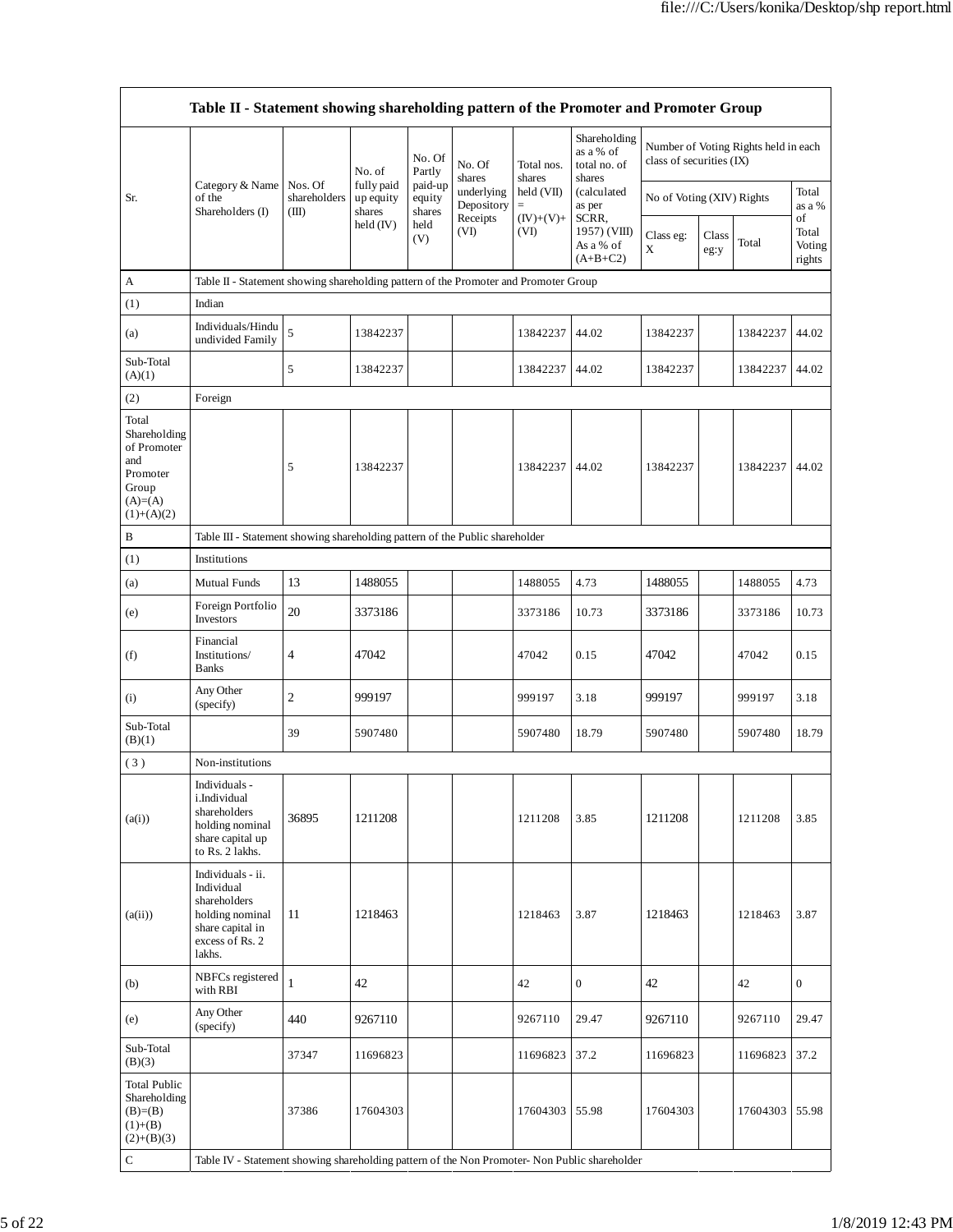| Total<br>$A+B+C2$  | 37391 | 31446540 |  | 31446540 100 | 31446540 | 31446540 100 |     |
|--------------------|-------|----------|--|--------------|----------|--------------|-----|
| Total<br>$(A+B+C)$ | 37391 | 31446540 |  | 31446540 100 | 31446540 | 31446540     | 100 |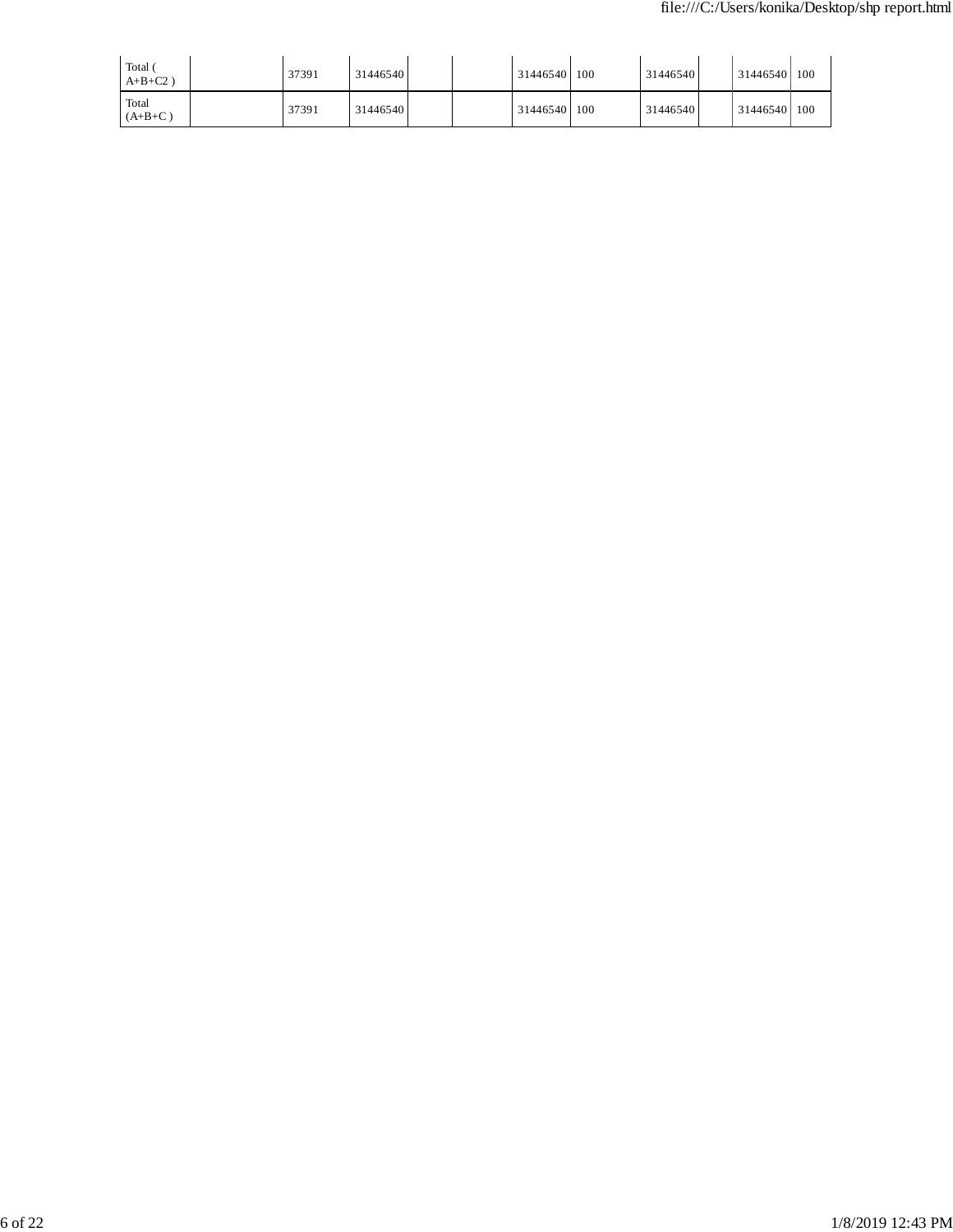| Table II - Statement showing shareholding pattern of the Promoter and Promoter Group        |                                                      |                                                      |                                                                                                               |                                                                                                            |                                        |                                                    |                                                                               |                                                                |                                                         |  |
|---------------------------------------------------------------------------------------------|------------------------------------------------------|------------------------------------------------------|---------------------------------------------------------------------------------------------------------------|------------------------------------------------------------------------------------------------------------|----------------------------------------|----------------------------------------------------|-------------------------------------------------------------------------------|----------------------------------------------------------------|---------------------------------------------------------|--|
| Sr.                                                                                         | No. Of<br><b>Shares</b><br>Underlying<br>Outstanding | No. of<br><b>Shares</b><br>Underlying<br>Outstanding | No. Of Shares<br>Underlying<br>Outstanding<br>convertible<br>securities and<br>No. Of<br>Warrants (Xi)<br>(a) | Shareholding, as<br>a % assuming<br>full conversion<br>of convertible<br>securities (as a<br>percentage of | Number of<br>Locked in shares<br>(XII) |                                                    | Number of<br><b>Shares</b><br>pledged or<br>otherwise<br>encumbered<br>(XIII) |                                                                | Number of<br>equity shares<br>held in<br>dematerialized |  |
|                                                                                             | convertible<br>securities (X)                        | Warrants<br>$(X_i)$                                  |                                                                                                               | diluted share<br>capital) (XI)=<br>$(VII)+(X)$ As a<br>% of $(A+B+C2)$                                     | No. (a)                                | As a %<br>of total<br><b>Shares</b><br>held<br>(b) | No.<br>(a)                                                                    | As a %<br>of total<br><b>Shares</b><br>$\text{held}(\text{b})$ | form (XIV)                                              |  |
| $\mathbf{A}$                                                                                |                                                      |                                                      |                                                                                                               | Table II - Statement showing shareholding pattern of the Promoter and Promoter Group                       |                                        |                                                    |                                                                               |                                                                |                                                         |  |
| (1)                                                                                         | Indian                                               |                                                      |                                                                                                               |                                                                                                            |                                        |                                                    |                                                                               |                                                                |                                                         |  |
| (a)                                                                                         |                                                      |                                                      |                                                                                                               | 44.02                                                                                                      | 13842237                               | 100                                                |                                                                               |                                                                | 13842237                                                |  |
| Sub-Total<br>(A)(1)                                                                         |                                                      |                                                      |                                                                                                               | 44.02                                                                                                      | 13842237                               | 100                                                |                                                                               |                                                                | 13842237                                                |  |
| (2)                                                                                         | Foreign                                              |                                                      |                                                                                                               |                                                                                                            |                                        |                                                    |                                                                               |                                                                |                                                         |  |
| Total<br>Shareholding<br>of Promoter<br>and Promoter<br>Group<br>$(A)= (A)$<br>$(1)+(A)(2)$ |                                                      |                                                      |                                                                                                               | 44.02                                                                                                      | 13842237                               | 100                                                |                                                                               |                                                                | 13842237                                                |  |
| $\, {\bf B}$                                                                                |                                                      |                                                      |                                                                                                               | Table III - Statement showing shareholding pattern of the Public shareholder                               |                                        |                                                    |                                                                               |                                                                |                                                         |  |
| (1)                                                                                         | Institutions                                         |                                                      |                                                                                                               |                                                                                                            |                                        |                                                    |                                                                               |                                                                |                                                         |  |
| (a)                                                                                         |                                                      |                                                      |                                                                                                               | 4.73                                                                                                       | $\mathbf{0}$                           | $\overline{0}$                                     |                                                                               |                                                                | 1488055                                                 |  |
| (e)                                                                                         |                                                      |                                                      |                                                                                                               | 10.73                                                                                                      | $\boldsymbol{0}$                       | $\boldsymbol{0}$                                   |                                                                               |                                                                | 3373186                                                 |  |
| (f)                                                                                         |                                                      |                                                      |                                                                                                               | 0.15                                                                                                       | $\boldsymbol{0}$                       | $\boldsymbol{0}$                                   |                                                                               |                                                                | 47042                                                   |  |
| (i)                                                                                         |                                                      |                                                      |                                                                                                               | 3.18                                                                                                       | 999197                                 | 100                                                |                                                                               |                                                                | 999197                                                  |  |
| Sub-Total<br>(B)(1)                                                                         |                                                      |                                                      |                                                                                                               | 18.79                                                                                                      | 999197                                 | 16.91                                              |                                                                               |                                                                | 5907480                                                 |  |
| (3)                                                                                         | Non-institutions                                     |                                                      |                                                                                                               |                                                                                                            |                                        |                                                    |                                                                               |                                                                |                                                         |  |
| (a(i))                                                                                      |                                                      |                                                      |                                                                                                               | 3.85                                                                                                       | 188565                                 | 15.57                                              |                                                                               |                                                                | 1211202                                                 |  |
| (a(ii))                                                                                     |                                                      |                                                      |                                                                                                               | 3.87                                                                                                       | 1217834                                | 99.95                                              |                                                                               |                                                                | 1218463                                                 |  |
| (b)                                                                                         |                                                      |                                                      |                                                                                                               | $\boldsymbol{0}$                                                                                           | $\mathbf{0}$                           | $\boldsymbol{0}$                                   |                                                                               |                                                                | 42                                                      |  |
| (e)                                                                                         |                                                      |                                                      |                                                                                                               | 29.47                                                                                                      | 8213842                                | 88.63                                              |                                                                               |                                                                | 9267110                                                 |  |
| Sub-Total<br>(B)(3)                                                                         |                                                      |                                                      |                                                                                                               | 37.2                                                                                                       | 9620241                                | 82.25                                              |                                                                               |                                                                | 11696817                                                |  |
| <b>Total Public</b><br>Shareholding<br>$(B)= (B)$<br>$(1)+(B)$<br>$(2)+(B)(3)$              |                                                      |                                                      |                                                                                                               | 55.98                                                                                                      | 10619438 60.32                         |                                                    |                                                                               |                                                                | 17604297                                                |  |
| $\mathbf C$                                                                                 |                                                      |                                                      |                                                                                                               | Table IV - Statement showing shareholding pattern of the Non Promoter- Non Public shareholder              |                                        |                                                    |                                                                               |                                                                |                                                         |  |
| Total (<br>$A+B+C2$ )                                                                       |                                                      |                                                      |                                                                                                               | 100                                                                                                        | 24461675                               | 77.79                                              |                                                                               |                                                                | 31446534                                                |  |
| Total (A+B+C<br>$\mathcal{E}$                                                               |                                                      |                                                      |                                                                                                               | 100                                                                                                        | 24461675 77.79                         |                                                    |                                                                               |                                                                | 31446534                                                |  |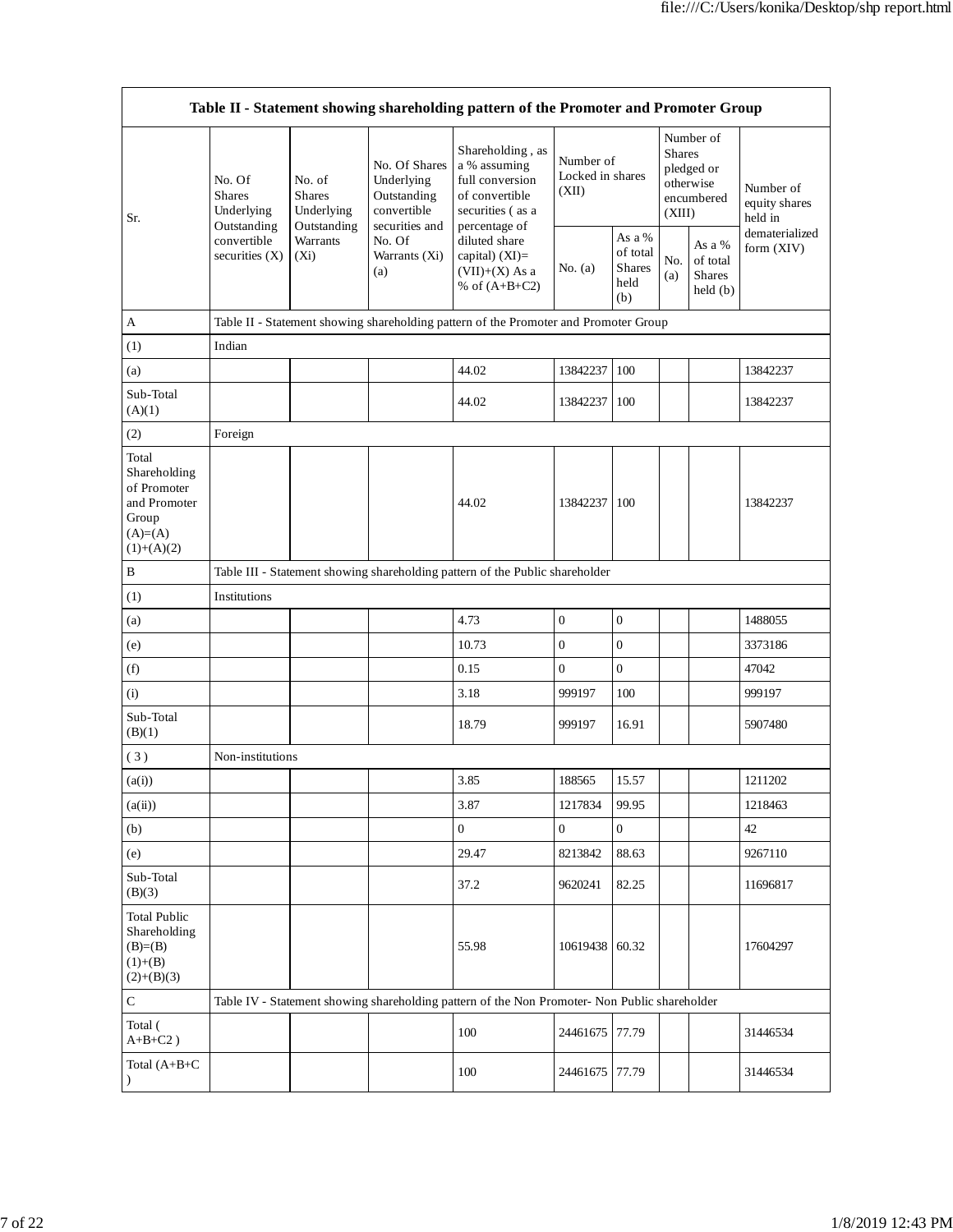| Individuals/Hindu undivided Family                                                                                                                                                       |                               |                                                               |                               |                                |                               |                          |  |  |  |  |  |
|------------------------------------------------------------------------------------------------------------------------------------------------------------------------------------------|-------------------------------|---------------------------------------------------------------|-------------------------------|--------------------------------|-------------------------------|--------------------------|--|--|--|--|--|
| Searial No.                                                                                                                                                                              | $\mathbf{1}$                  | $\overline{c}$                                                | 3                             | $\overline{4}$                 | $\sqrt{5}$                    |                          |  |  |  |  |  |
| Name of the<br>Shareholders (I)                                                                                                                                                          | <b>KARTAR</b><br><b>SINGH</b> | <b>SUKHMANI</b><br><b>LAKHAT</b>                              | <b>JASBIR</b><br><b>SINGH</b> | <b>AMANDEEP</b><br><b>KAUR</b> | <b>DALJIT</b><br><b>SINGH</b> | Click here to go<br>back |  |  |  |  |  |
| PAN(II)                                                                                                                                                                                  | ADCPS2269Q                    | ADRPL0169P                                                    | AMWPS9504P                    | AUOPK8418J                     | BTFPS8409E                    | Total                    |  |  |  |  |  |
| No. of fully paid up<br>equity shares held<br>(IV)                                                                                                                                       | 708667                        | 100                                                           | 7059165                       | 100                            | 6074205                       | 13842237                 |  |  |  |  |  |
| No. Of Partly<br>paid-up equity<br>shares held (V)                                                                                                                                       |                               |                                                               |                               |                                |                               |                          |  |  |  |  |  |
| No. Of shares<br>underlying<br>Depository<br>Receipts (VI)                                                                                                                               |                               |                                                               |                               |                                |                               |                          |  |  |  |  |  |
| Total nos. shares<br>$held (VII) =$<br>$(IV)+(V)+(VI)$                                                                                                                                   | 708667                        | 100                                                           | 7059165                       | 100                            | 6074205                       | 13842237                 |  |  |  |  |  |
| Shareholding as a<br>% of total no. of<br>shares (calculated<br>as per SCRR,<br>1957) (VIII) As a<br>% of $(A+B+C2)$                                                                     | 2.25                          | $\boldsymbol{0}$                                              | 22.45                         | $\boldsymbol{0}$               | 19.32                         | 44.02                    |  |  |  |  |  |
|                                                                                                                                                                                          |                               | Number of Voting Rights held in each class of securities (IX) |                               |                                |                               |                          |  |  |  |  |  |
| Class eg:X                                                                                                                                                                               | 708667                        | 100                                                           | 7059165                       | 100                            | 6074205                       | 13842237                 |  |  |  |  |  |
| Class eg:y                                                                                                                                                                               |                               |                                                               |                               |                                |                               |                          |  |  |  |  |  |
| Total                                                                                                                                                                                    | 708667                        | 100                                                           | 7059165                       | 100                            | 6074205                       | 13842237                 |  |  |  |  |  |
| Total as a % of<br>Total Voting rights                                                                                                                                                   | 2.25                          | $\boldsymbol{0}$                                              | 22.45                         | $\boldsymbol{0}$               | 19.32                         | 44.02                    |  |  |  |  |  |
| No. Of Shares<br>Underlying<br>Outstanding<br>convertible<br>securities $(X)$                                                                                                            |                               |                                                               |                               |                                |                               |                          |  |  |  |  |  |
| No. of Shares<br>Underlying<br>Outstanding<br>Warrants (Xi)                                                                                                                              |                               |                                                               |                               |                                |                               |                          |  |  |  |  |  |
| No. Of Shares<br>Underlying<br>Outstanding<br>convertible<br>securities and No.<br>Of Warrants (Xi)<br>(a)                                                                               |                               |                                                               |                               |                                |                               |                          |  |  |  |  |  |
| Shareholding, as a<br>% assuming full<br>conversion of<br>convertible<br>securities (as a<br>percentage of<br>diluted share<br>capital) (XI)=<br>$(VII)+(Xi)(a)$ As a<br>% of $(A+B+C2)$ | 2.25                          | $\boldsymbol{0}$                                              | 22.45                         | $\boldsymbol{0}$               | 19.32                         | 44.02                    |  |  |  |  |  |
| Number of Locked in shares (XII)                                                                                                                                                         |                               |                                                               |                               |                                |                               |                          |  |  |  |  |  |
| No. (a)                                                                                                                                                                                  | 708667                        | 100                                                           | 7059165                       | 100                            | 6074205                       | 13842237                 |  |  |  |  |  |
| As a % of total<br>Shares held (b)                                                                                                                                                       | 100                           | 100                                                           | 100                           | 100                            | 100                           | 100                      |  |  |  |  |  |
|                                                                                                                                                                                          |                               | Number of Shares pledged or otherwise encumbered (XIII)       |                               |                                |                               |                          |  |  |  |  |  |
| No. (a)                                                                                                                                                                                  |                               |                                                               |                               |                                |                               |                          |  |  |  |  |  |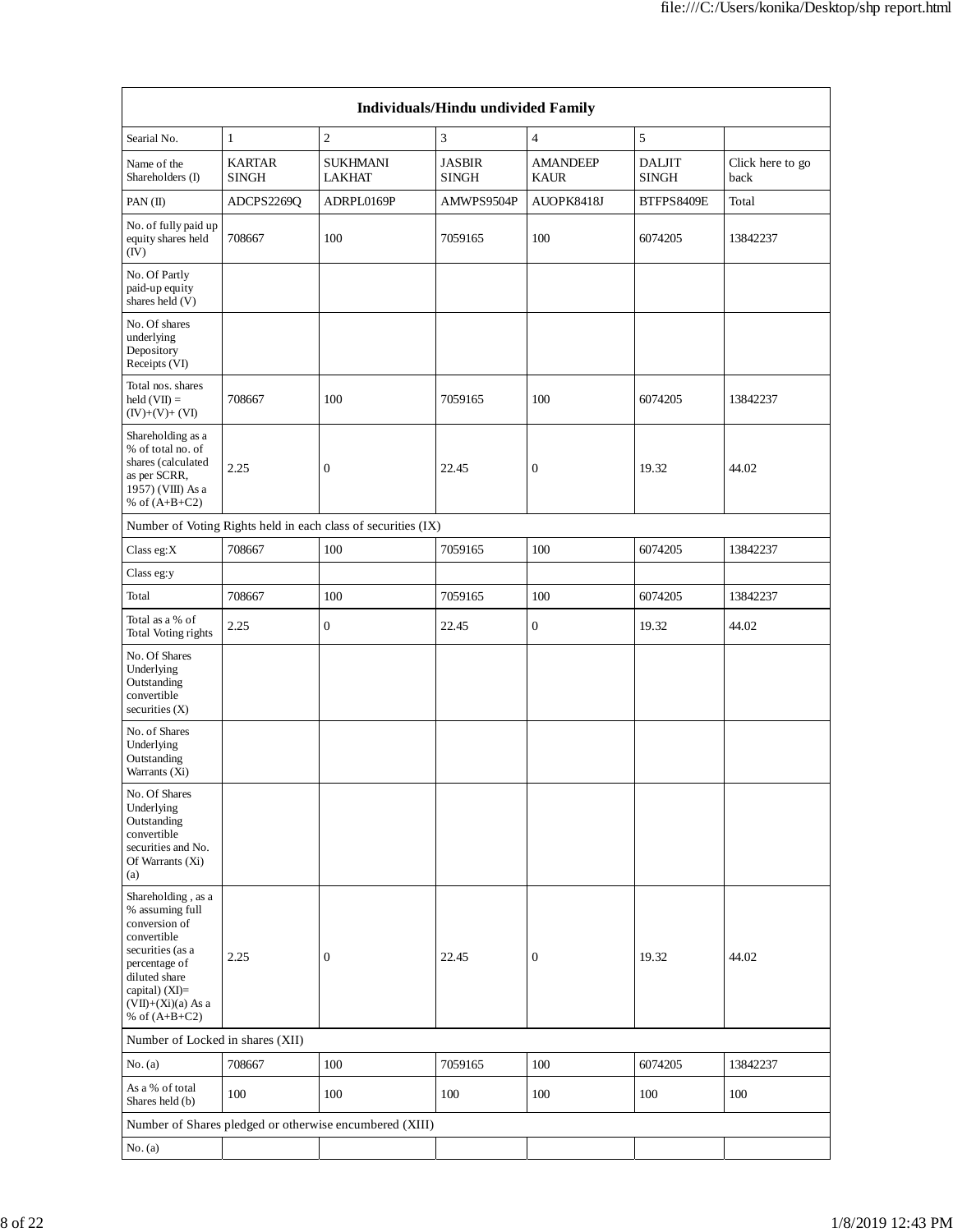| As a % of total<br>Shares held (b)                                   |                              |                |          |                |          |          |  |  |  |  |
|----------------------------------------------------------------------|------------------------------|----------------|----------|----------------|----------|----------|--|--|--|--|
| Number of equity<br>shares held in<br>dematerialized<br>form $(XIV)$ | 708667                       | 100            | 7059165  | 100            | 6074205  | 13842237 |  |  |  |  |
|                                                                      | Reason for not providing PAN |                |          |                |          |          |  |  |  |  |
| Reason for not<br>providing PAN                                      |                              |                |          |                |          |          |  |  |  |  |
| Shareholder type                                                     | Promoter Group               | Promoter Group | Promoter | Promoter Group | Promoter |          |  |  |  |  |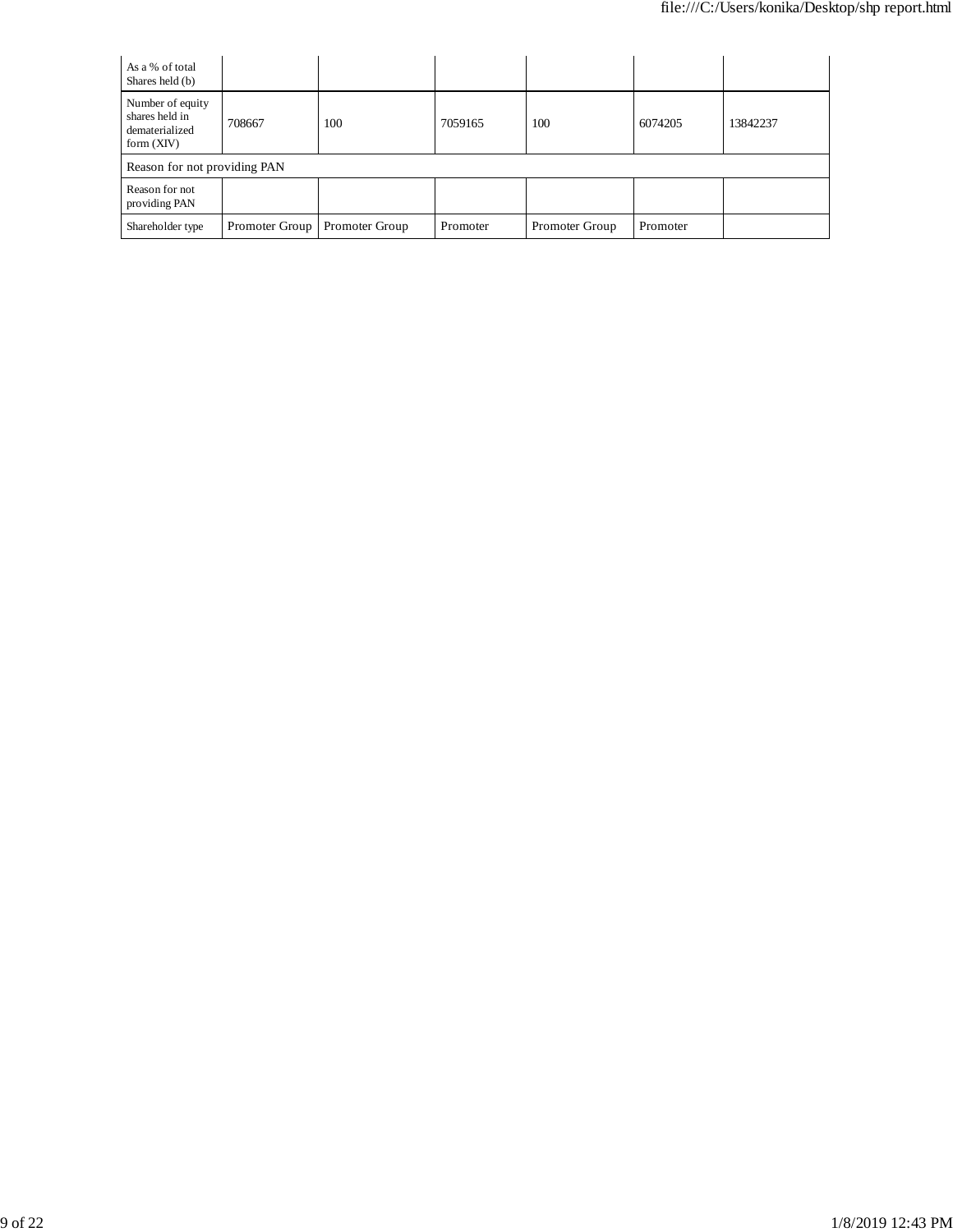|                                                                                                                                                                                      | <b>Mutual Funds</b>                                           |                       |  |  |  |  |  |  |  |
|--------------------------------------------------------------------------------------------------------------------------------------------------------------------------------------|---------------------------------------------------------------|-----------------------|--|--|--|--|--|--|--|
| Searial No.                                                                                                                                                                          | 1                                                             |                       |  |  |  |  |  |  |  |
| Name of the<br>Shareholders (I)                                                                                                                                                      | <b>DSP SMALL CAP FUND</b>                                     | Click here to go back |  |  |  |  |  |  |  |
| PAN(II)                                                                                                                                                                              | AAAJD0430B                                                    | Total                 |  |  |  |  |  |  |  |
| No. of fully paid up<br>equity shares held<br>(IV)                                                                                                                                   | 472221                                                        | 472221                |  |  |  |  |  |  |  |
| No. Of Partly<br>paid-up equity<br>shares held (V)                                                                                                                                   |                                                               |                       |  |  |  |  |  |  |  |
| No. Of shares<br>underlying<br>Depository<br>Receipts (VI)                                                                                                                           |                                                               |                       |  |  |  |  |  |  |  |
| Total nos. shares<br>$held (VII) =$<br>$(IV)+(V)+(VI)$                                                                                                                               | 472221                                                        | 472221                |  |  |  |  |  |  |  |
| Shareholding as a<br>% of total no. of<br>shares (calculated<br>as per SCRR,<br>1957) (VIII) As a<br>% of $(A+B+C2)$                                                                 | 1.5                                                           | 1.5                   |  |  |  |  |  |  |  |
|                                                                                                                                                                                      | Number of Voting Rights held in each class of securities (IX) |                       |  |  |  |  |  |  |  |
| Class eg: X                                                                                                                                                                          | 472221                                                        | 472221                |  |  |  |  |  |  |  |
| Class eg:y                                                                                                                                                                           |                                                               |                       |  |  |  |  |  |  |  |
| Total                                                                                                                                                                                | 472221                                                        | 472221                |  |  |  |  |  |  |  |
| Total as a % of<br>Total Voting rights                                                                                                                                               | 1.5                                                           | 1.5                   |  |  |  |  |  |  |  |
| No. Of Shares<br>Underlying<br>Outstanding<br>convertible<br>securities $(X)$                                                                                                        |                                                               |                       |  |  |  |  |  |  |  |
| No. of Shares<br>Underlying<br>Outstanding<br>Warrants (Xi)                                                                                                                          |                                                               |                       |  |  |  |  |  |  |  |
| No. Of Shares<br>Underlying<br>Outstanding<br>convertible<br>securities and No.<br>Of Warrants (Xi)<br>(a)                                                                           |                                                               |                       |  |  |  |  |  |  |  |
| Shareholding, as a<br>% assuming full<br>conversion of<br>convertible<br>securities (as a<br>percentage of<br>diluted share<br>capital) (XI)=<br>$(VII)+(X)$ As a %<br>of $(A+B+C2)$ | $1.5\,$                                                       | 1.5                   |  |  |  |  |  |  |  |
| Number of Locked in shares (XII)                                                                                                                                                     |                                                               |                       |  |  |  |  |  |  |  |
| No. (a)                                                                                                                                                                              | $\boldsymbol{0}$                                              | $\boldsymbol{0}$      |  |  |  |  |  |  |  |
| As a % of total<br>Shares held (b)                                                                                                                                                   | $\boldsymbol{0}$                                              | $\boldsymbol{0}$      |  |  |  |  |  |  |  |
| Number of equity<br>shares held in<br>dematerialized<br>form (XIV)                                                                                                                   | 472221                                                        | 472221                |  |  |  |  |  |  |  |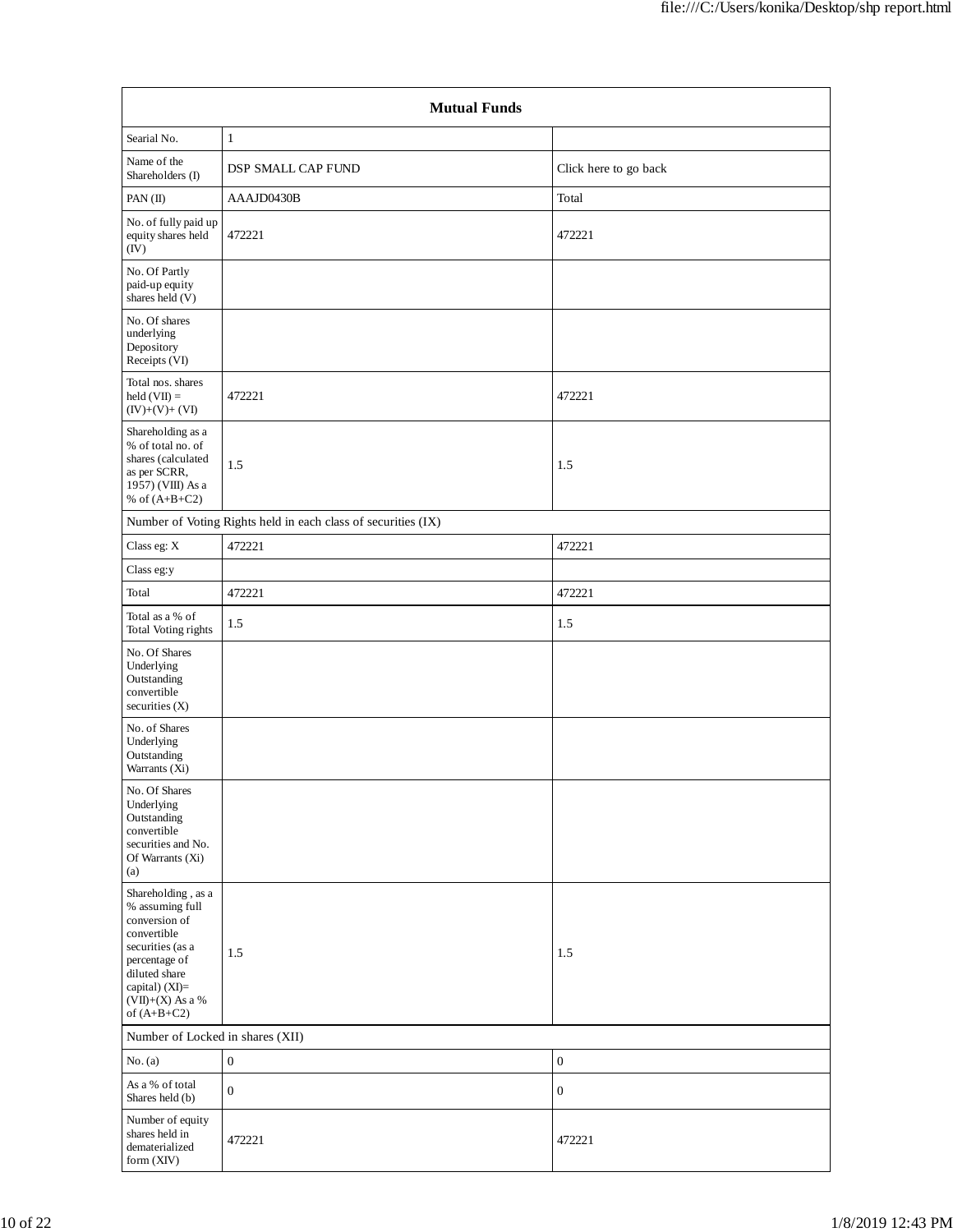| Reason for not providing PAN    |  |
|---------------------------------|--|
| Reason for not<br>providing PAN |  |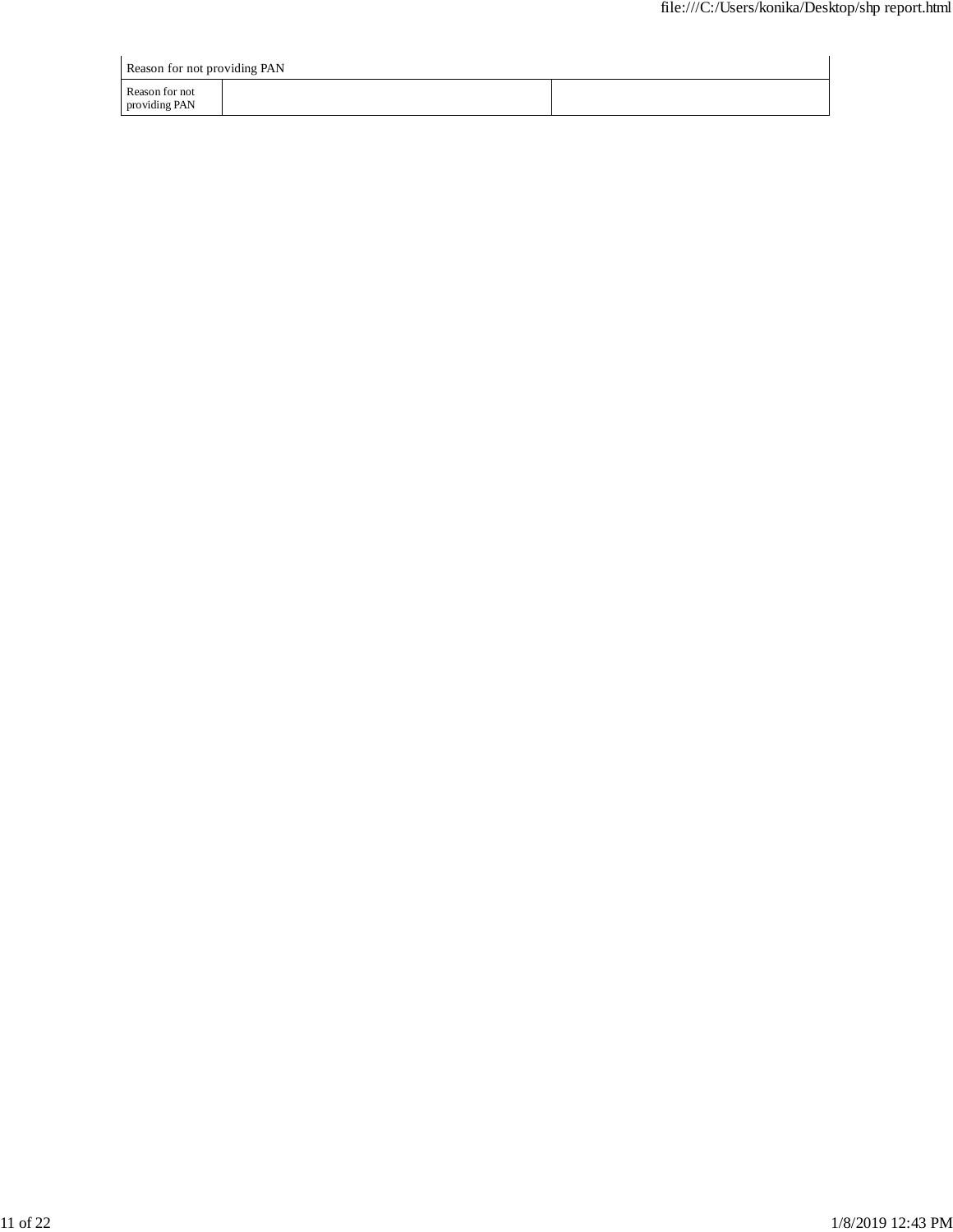|                                                                                                                                                                                        |                                                                                                       | <b>Foreign Portfolio Investors</b>                                                      |                                                        |                                                     |                          |
|----------------------------------------------------------------------------------------------------------------------------------------------------------------------------------------|-------------------------------------------------------------------------------------------------------|-----------------------------------------------------------------------------------------|--------------------------------------------------------|-----------------------------------------------------|--------------------------|
| Searial No.                                                                                                                                                                            | $\mathbf{1}$                                                                                          | $\overline{c}$                                                                          | 3                                                      | $\overline{4}$                                      |                          |
| Name of the<br>Shareholders (I)                                                                                                                                                        | <b>GOLDMAN SACHS TRUST -</b><br><b>GOLDMAN SACHS</b><br><b>EMERGING MARKETS</b><br><b>EQUITY FUND</b> | <b>GOLDMAN SACHS</b><br><b>FUNDS - GOLDMAN</b><br><b>SACHS EMERGING</b><br><b>MARKE</b> | <b>GOLDMAN</b><br><b>SACHS INDIA</b><br><b>LIMITED</b> | KOTAK FUNDS -<br><b>INDIA MIDCAP</b><br><b>FUND</b> | Click here<br>to go back |
| PAN(II)                                                                                                                                                                                | AAAAG1053C                                                                                            | AACCG2692R                                                                              | AADCG0260C                                             | AAGCK4148L                                          | Total                    |
| No. of fully paid up<br>equity shares held<br>(IV)                                                                                                                                     | 364477                                                                                                | 780618                                                                                  | 814719                                                 | 508598                                              | 2468412                  |
| No. Of Partly<br>paid-up equity<br>shares held (V)                                                                                                                                     |                                                                                                       |                                                                                         |                                                        |                                                     |                          |
| No. Of shares<br>underlying<br>Depository<br>Receipts (VI)                                                                                                                             |                                                                                                       |                                                                                         |                                                        |                                                     |                          |
| Total nos. shares<br>$held (VII) =$<br>$(IV)+(V)+(VI)$                                                                                                                                 | 364477                                                                                                | 780618                                                                                  | 814719                                                 | 508598                                              | 2468412                  |
| Shareholding as a<br>% of total no. of<br>shares (calculated<br>as per SCRR,<br>1957) (VIII) As a<br>% of $(A+B+C2)$                                                                   | 1.16                                                                                                  | 2.48                                                                                    | 2.59                                                   | 1.62                                                | 7.85                     |
|                                                                                                                                                                                        | Number of Voting Rights held in each class of securities (IX)                                         |                                                                                         |                                                        |                                                     |                          |
| Class eg: X                                                                                                                                                                            | 364477                                                                                                | 780618                                                                                  | 814719                                                 | 508598                                              | 2468412                  |
| Class eg:y                                                                                                                                                                             |                                                                                                       |                                                                                         |                                                        |                                                     |                          |
| Total                                                                                                                                                                                  | 364477                                                                                                | 780618                                                                                  | 814719                                                 | 508598                                              | 2468412                  |
| Total as a % of<br>Total Voting rights                                                                                                                                                 | 1.16                                                                                                  | 2.48                                                                                    | 2.59                                                   | 1.62                                                | 7.85                     |
| No. Of Shares<br>Underlying<br>Outstanding<br>convertible<br>securities (X)                                                                                                            |                                                                                                       |                                                                                         |                                                        |                                                     |                          |
| No. of Shares<br>Underlying<br>Outstanding<br>Warrants (Xi)                                                                                                                            |                                                                                                       |                                                                                         |                                                        |                                                     |                          |
| No. Of Shares<br>Underlying<br>Outstanding<br>convertible<br>securities and No.<br>Of Warrants (Xi)<br>(a)                                                                             |                                                                                                       |                                                                                         |                                                        |                                                     |                          |
| Shareholding, as a<br>% assuming full<br>conversion of<br>convertible<br>securities (as a<br>percentage of<br>diluted share<br>capital) $(XI)=$<br>$(VII)+(X)$ As a %<br>of $(A+B+C2)$ | 1.16                                                                                                  | 2.48                                                                                    | 2.59                                                   | 1.62                                                | 7.85                     |
| Number of Locked in shares (XII)                                                                                                                                                       |                                                                                                       |                                                                                         |                                                        |                                                     |                          |
| No. (a)                                                                                                                                                                                | $\boldsymbol{0}$                                                                                      | $\boldsymbol{0}$                                                                        | $\boldsymbol{0}$                                       | $\boldsymbol{0}$                                    | $\boldsymbol{0}$         |
| As a % of total<br>Shares held (b)                                                                                                                                                     | $\mathbf{0}$                                                                                          | 0                                                                                       | $\boldsymbol{0}$                                       | $\boldsymbol{0}$                                    | $\boldsymbol{0}$         |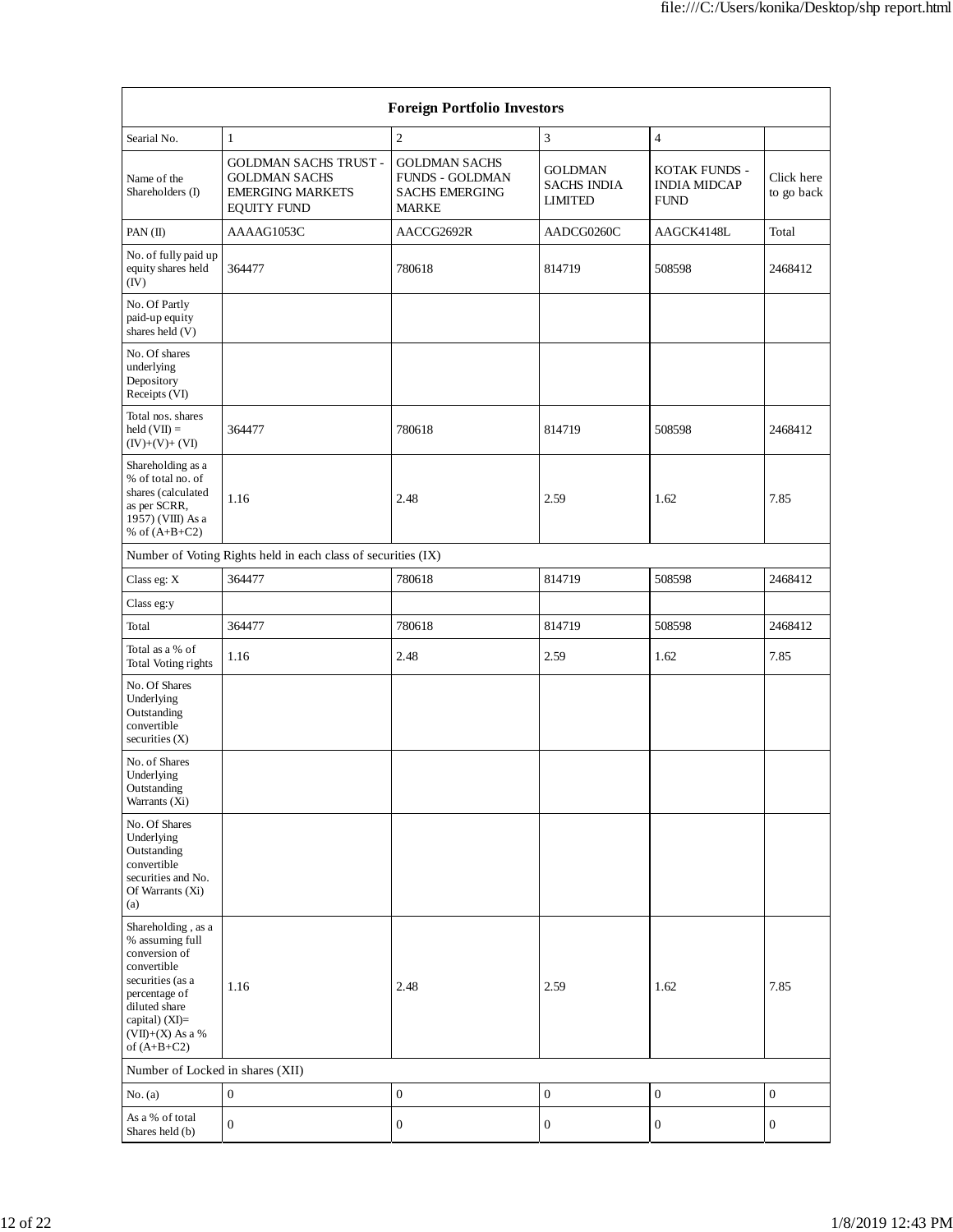| Number of equity<br>shares held in<br>dematerialized<br>form $(XIV)$ | 364477 | 780618 | 814719 | 508598 | 2468412 |  |
|----------------------------------------------------------------------|--------|--------|--------|--------|---------|--|
| Reason for not providing PAN                                         |        |        |        |        |         |  |
| Reason for not<br>providing PAN                                      |        |        |        |        |         |  |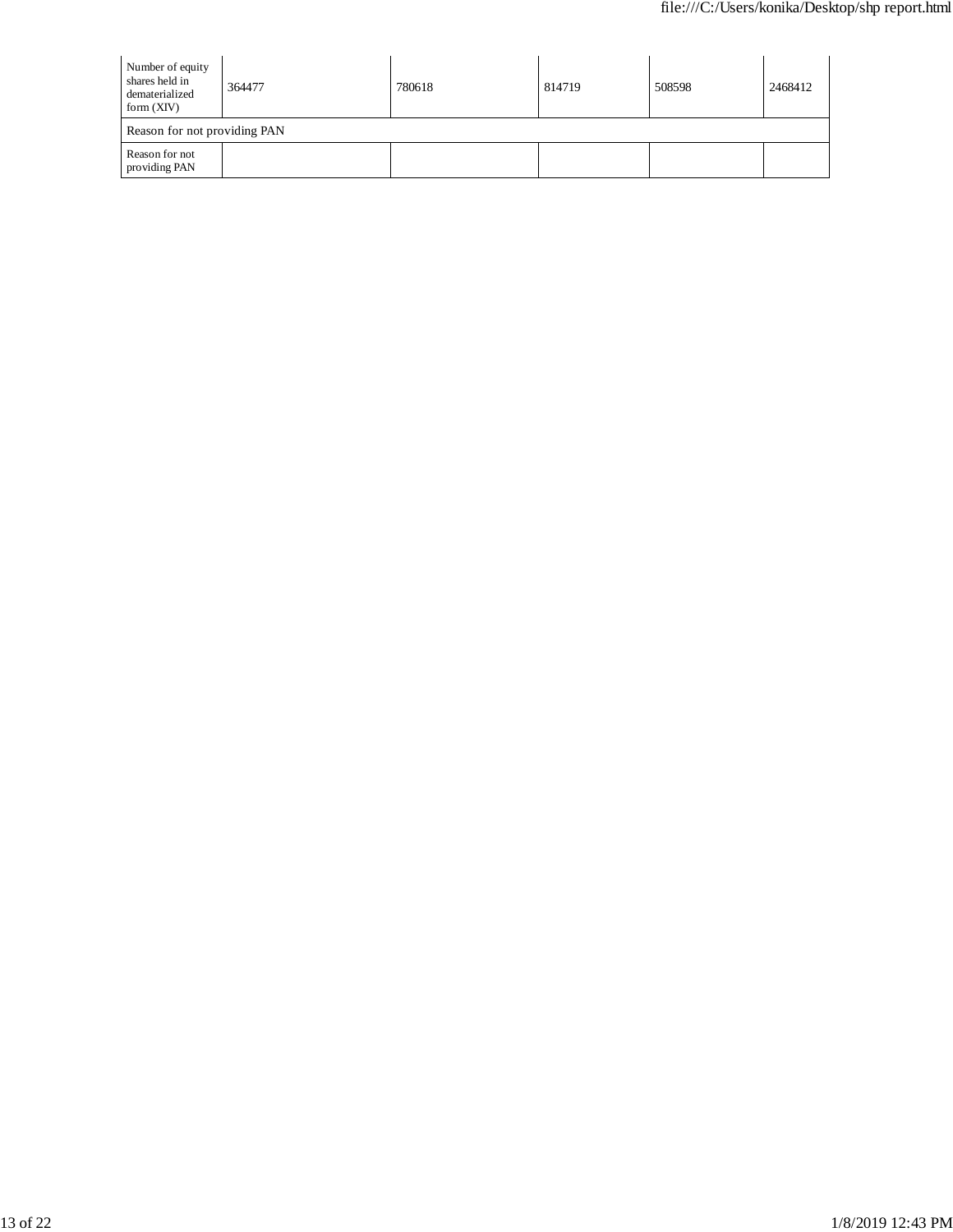| Any Other (specify)                                                                                                                                                                  |                                                               |                                             |                          |  |  |  |
|--------------------------------------------------------------------------------------------------------------------------------------------------------------------------------------|---------------------------------------------------------------|---------------------------------------------|--------------------------|--|--|--|
| Searial No.                                                                                                                                                                          | $\mathbf{1}$                                                  | $\overline{c}$                              |                          |  |  |  |
| Category                                                                                                                                                                             | <b>Bodies Corporate</b>                                       | <b>Bodies Corporate</b>                     |                          |  |  |  |
| Category / More<br>than 1 percentage                                                                                                                                                 | More than 1 percentage of shareholding                        | More than 1 percentage of<br>shareholding   | Click here to go<br>back |  |  |  |
| Name of the<br>Shareholders (I)                                                                                                                                                      | GMO EMERGING DOMESTIC OPPORTUNITIES<br>FUND, A SERIES         | DF INTERNATIONAL PRIVATE<br><b>PARTNERS</b> |                          |  |  |  |
| PAN(II)                                                                                                                                                                              | AABTG5059J                                                    | AAFCD2273C                                  | Total                    |  |  |  |
| No. of the<br>Shareholders (I)                                                                                                                                                       | 1                                                             | 1                                           | $\boldsymbol{0}$         |  |  |  |
| No. of fully paid up<br>equity shares held<br>(IV)                                                                                                                                   | 499595                                                        | 499602                                      | $\boldsymbol{0}$         |  |  |  |
| No. Of Partly<br>paid-up equity<br>shares held (V)                                                                                                                                   |                                                               |                                             |                          |  |  |  |
| No. Of shares<br>underlying<br>Depository<br>Receipts (VI)                                                                                                                           |                                                               |                                             |                          |  |  |  |
| Total nos. shares<br>held $(VII) =$<br>$(IV)+(V)+(VI)$                                                                                                                               | 499595                                                        | 499602                                      | $\boldsymbol{0}$         |  |  |  |
| Shareholding as a<br>% of total no. of<br>shares (calculated<br>as per SCRR,<br>1957) (VIII) As a<br>% of $(A+B+C2)$                                                                 | 1.59                                                          | 1.59                                        | $\boldsymbol{0}$         |  |  |  |
|                                                                                                                                                                                      | Number of Voting Rights held in each class of securities (IX) |                                             |                          |  |  |  |
| Class eg: X                                                                                                                                                                          | 499595                                                        | 499602                                      | $\mathbf{0}$             |  |  |  |
| Class eg:y                                                                                                                                                                           |                                                               |                                             |                          |  |  |  |
| Total                                                                                                                                                                                | 499595                                                        | 499602                                      | $\mathbf{0}$             |  |  |  |
| Total as a % of<br>Total Voting rights                                                                                                                                               | 1.59                                                          | 1.59                                        | $\boldsymbol{0}$         |  |  |  |
| No. Of Shares<br>Underlying<br>Outstanding<br>convertible<br>securities (X)                                                                                                          |                                                               |                                             |                          |  |  |  |
| No. of Shares<br>Underlying<br>Outstanding<br>Warrants (Xi)                                                                                                                          |                                                               |                                             |                          |  |  |  |
| No. Of Shares<br>Underlying<br>Outstanding<br>convertible<br>securities and<br>Warrants $(X)$                                                                                        |                                                               |                                             |                          |  |  |  |
| Shareholding, as a<br>% assuming full<br>conversion of<br>convertible<br>securities (as a<br>percentage of<br>diluted share<br>capital) (XI)=<br>$(VII)+(X)$ As a %<br>of $(A+B+C2)$ | 1.59                                                          | 1.59                                        | $\boldsymbol{0}$         |  |  |  |
| Number of Locked in shares (XII)                                                                                                                                                     |                                                               |                                             |                          |  |  |  |
| No. (a)                                                                                                                                                                              | 499595                                                        | 499602                                      | $\boldsymbol{0}$         |  |  |  |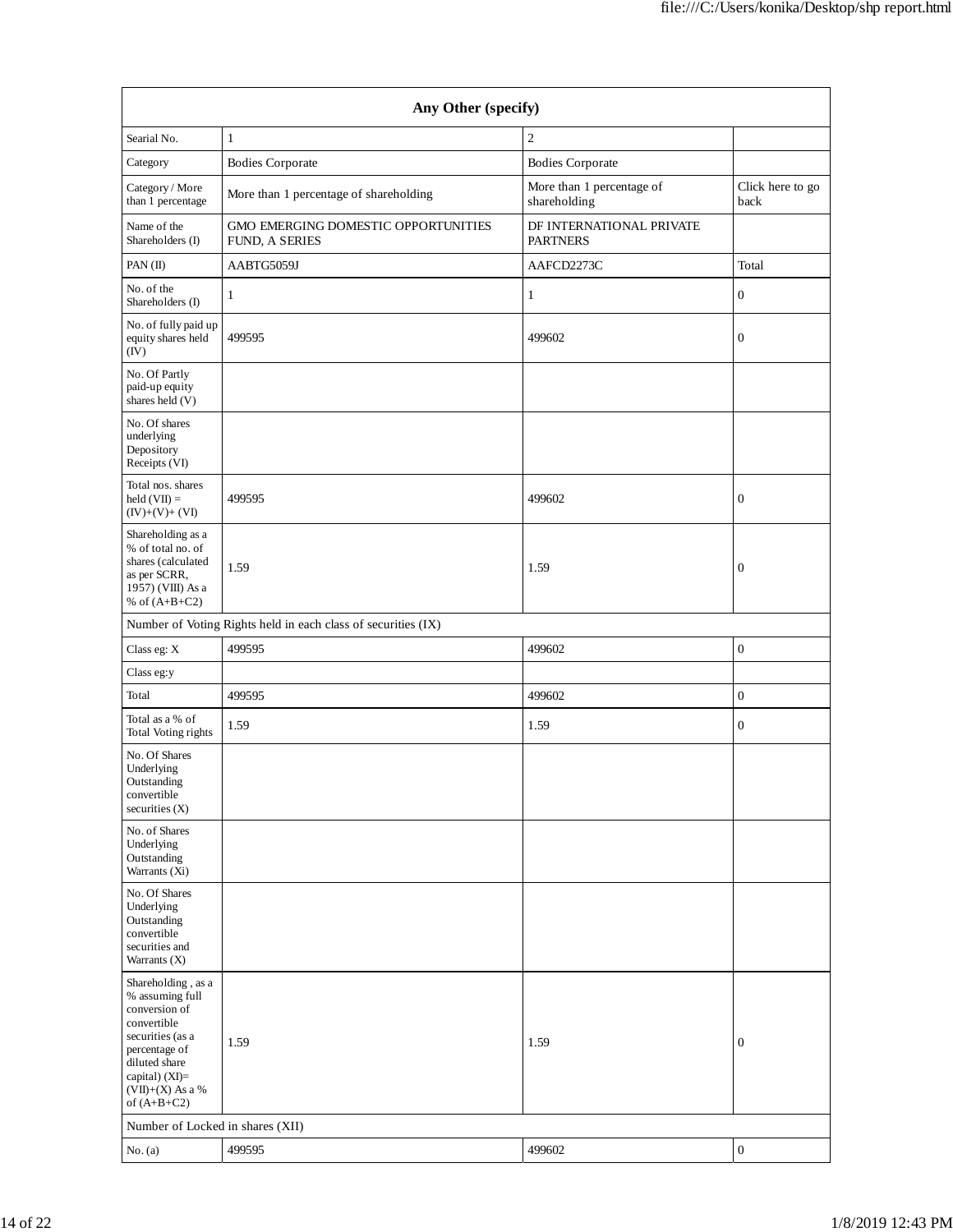| As a % of total<br>Shares held (b)                                   | 100    | 100    | $\mathbf{U}$ |
|----------------------------------------------------------------------|--------|--------|--------------|
| Number of equity<br>shares held in<br>dematerialized<br>form $(XIV)$ | 499595 | 499602 | $\theta$     |
| Reason for not providing PAN                                         |        |        |              |
| Reason for not<br>providing PAN                                      |        |        |              |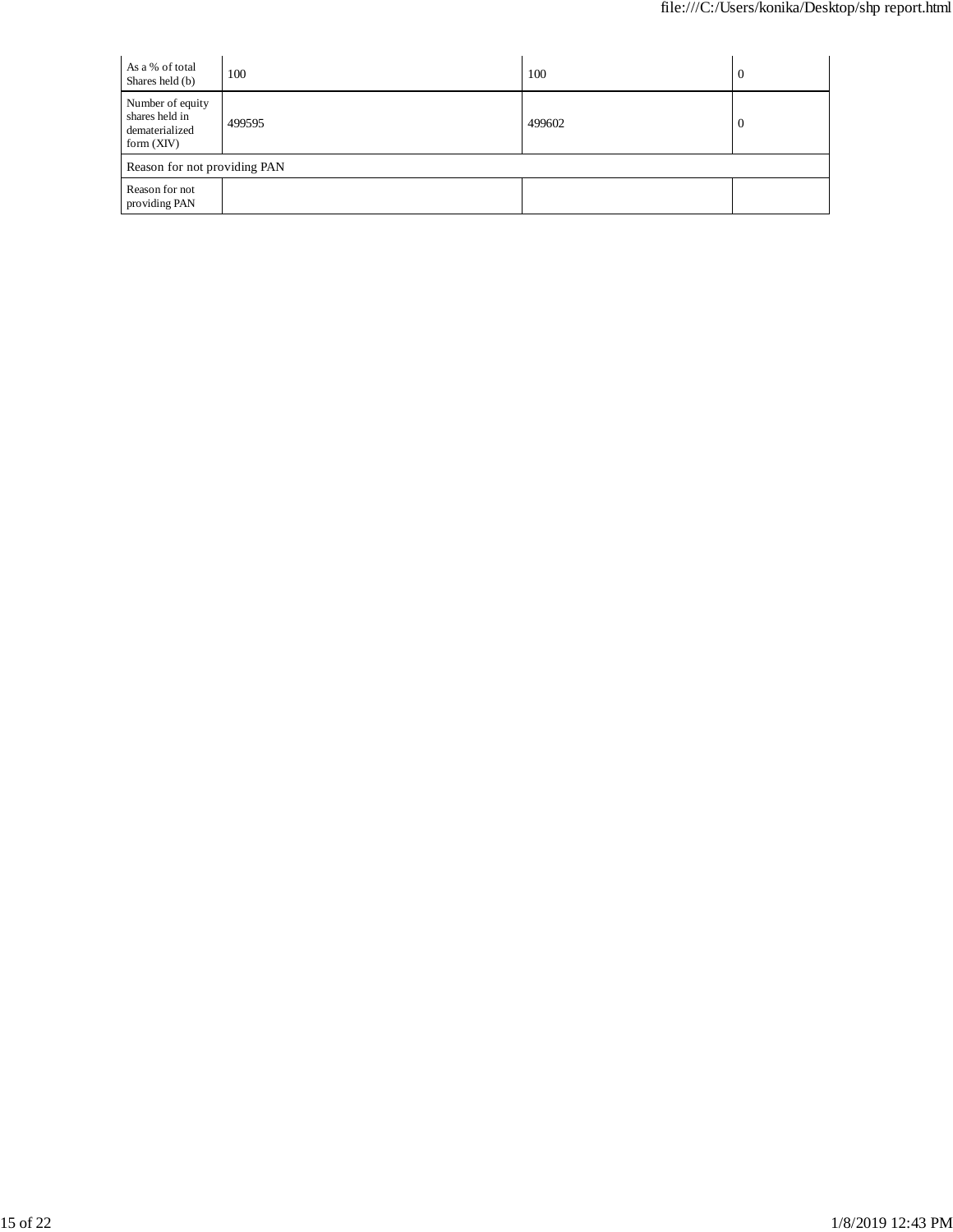|                                                                                                                                                                                      | Individuals - ii. Individual shareholders holding nominal share capital in excess of Rs. 2 lakhs. |                       |
|--------------------------------------------------------------------------------------------------------------------------------------------------------------------------------------|---------------------------------------------------------------------------------------------------|-----------------------|
| Searial No.                                                                                                                                                                          | $\mathbf{1}$                                                                                      |                       |
| Name of the<br>Shareholders (I)                                                                                                                                                      | AKASH BHANSHALI                                                                                   | Click here to go back |
| PAN(II)                                                                                                                                                                              | AADPB5433H                                                                                        | Total                 |
| No. of fully paid up<br>equity shares held<br>(IV)                                                                                                                                   | 499602                                                                                            | 499602                |
| No. Of Partly<br>paid-up equity<br>shares held (V)                                                                                                                                   |                                                                                                   |                       |
| No. Of shares<br>underlying<br>Depository<br>Receipts (VI)                                                                                                                           |                                                                                                   |                       |
| Total nos. shares<br>$held (VII) =$<br>$(IV)+(V)+(VI)$                                                                                                                               | 499602                                                                                            | 499602                |
| Shareholding as a<br>% of total no. of<br>shares (calculated<br>as per SCRR,<br>1957) (VIII) As a<br>% of $(A+B+C2)$                                                                 | 1.59                                                                                              | 1.59                  |
|                                                                                                                                                                                      | Number of Voting Rights held in each class of securities (IX)                                     |                       |
| Class eg: $X$                                                                                                                                                                        | 499602                                                                                            | 499602                |
| Class eg:y                                                                                                                                                                           |                                                                                                   |                       |
| Total                                                                                                                                                                                | 499602                                                                                            | 499602                |
| Total as a % of<br>Total Voting rights                                                                                                                                               | 1.59                                                                                              | 1.59                  |
| No. Of Shares<br>Underlying<br>Outstanding<br>convertible<br>securities $(X)$                                                                                                        |                                                                                                   |                       |
| No. of Shares<br>Underlying<br>Outstanding<br>Warrants (Xi)                                                                                                                          |                                                                                                   |                       |
| No. Of Shares<br>Underlying<br>Outstanding<br>convertible<br>securities and No.<br>Of Warrants $(X_i)$<br>(a)                                                                        |                                                                                                   |                       |
| Shareholding, as a<br>% assuming full<br>conversion of<br>convertible<br>securities (as a<br>percentage of<br>diluted share<br>capital) (XI)=<br>$(VII)+(X)$ As a %<br>of $(A+B+C2)$ | 1.59                                                                                              | 1.59                  |
| Number of Locked in shares (XII)                                                                                                                                                     |                                                                                                   |                       |
| No. (a)                                                                                                                                                                              | 499602                                                                                            | 499602                |
| As a % of total<br>Shares held (b)                                                                                                                                                   | 100                                                                                               | 100                   |
| Number of equity<br>shares held in<br>dematerialized<br>form (XIV)                                                                                                                   | 499602                                                                                            | 499602                |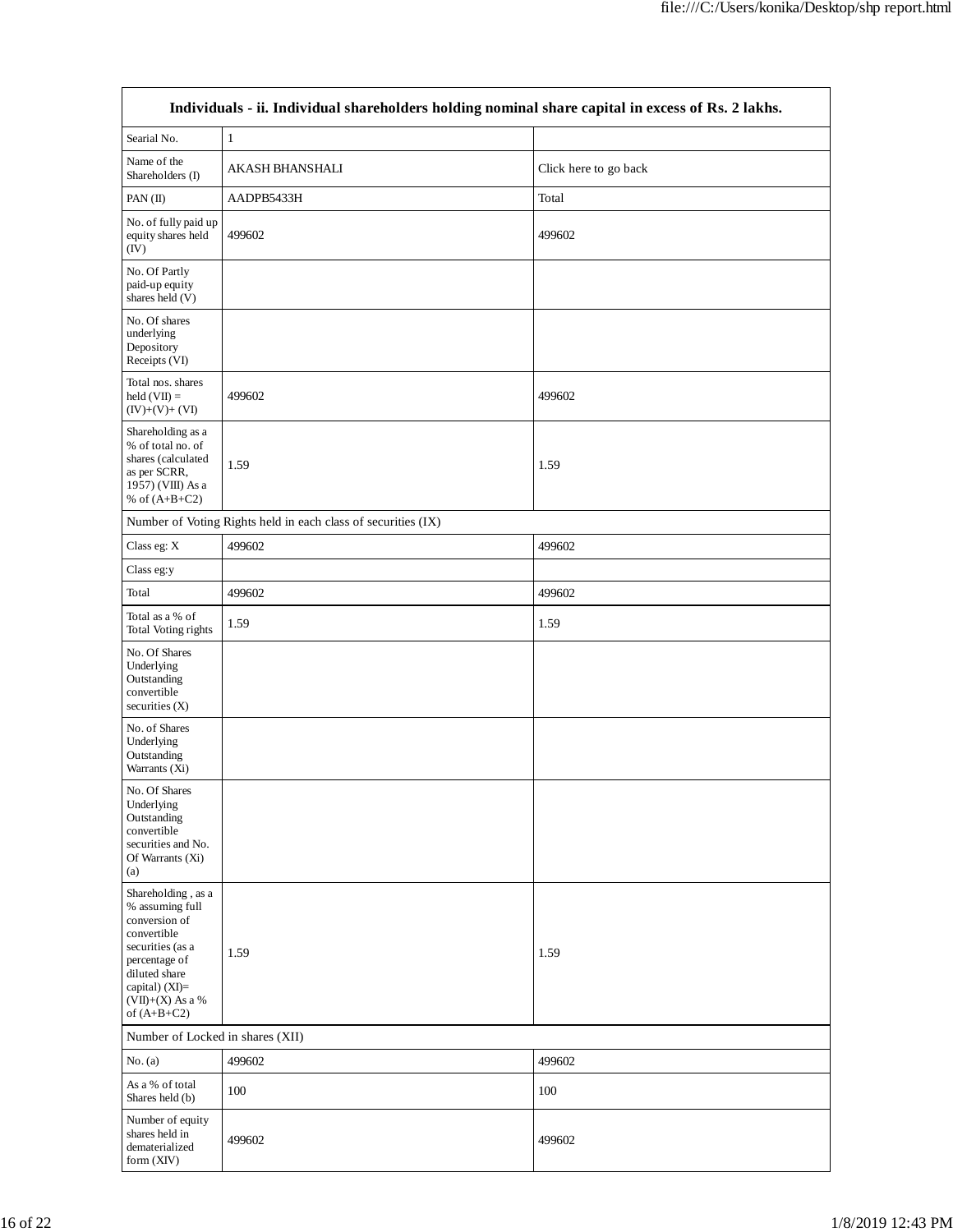| Reason for not providing PAN    |  |  |  |  |
|---------------------------------|--|--|--|--|
| Reason for not<br>providing PAN |  |  |  |  |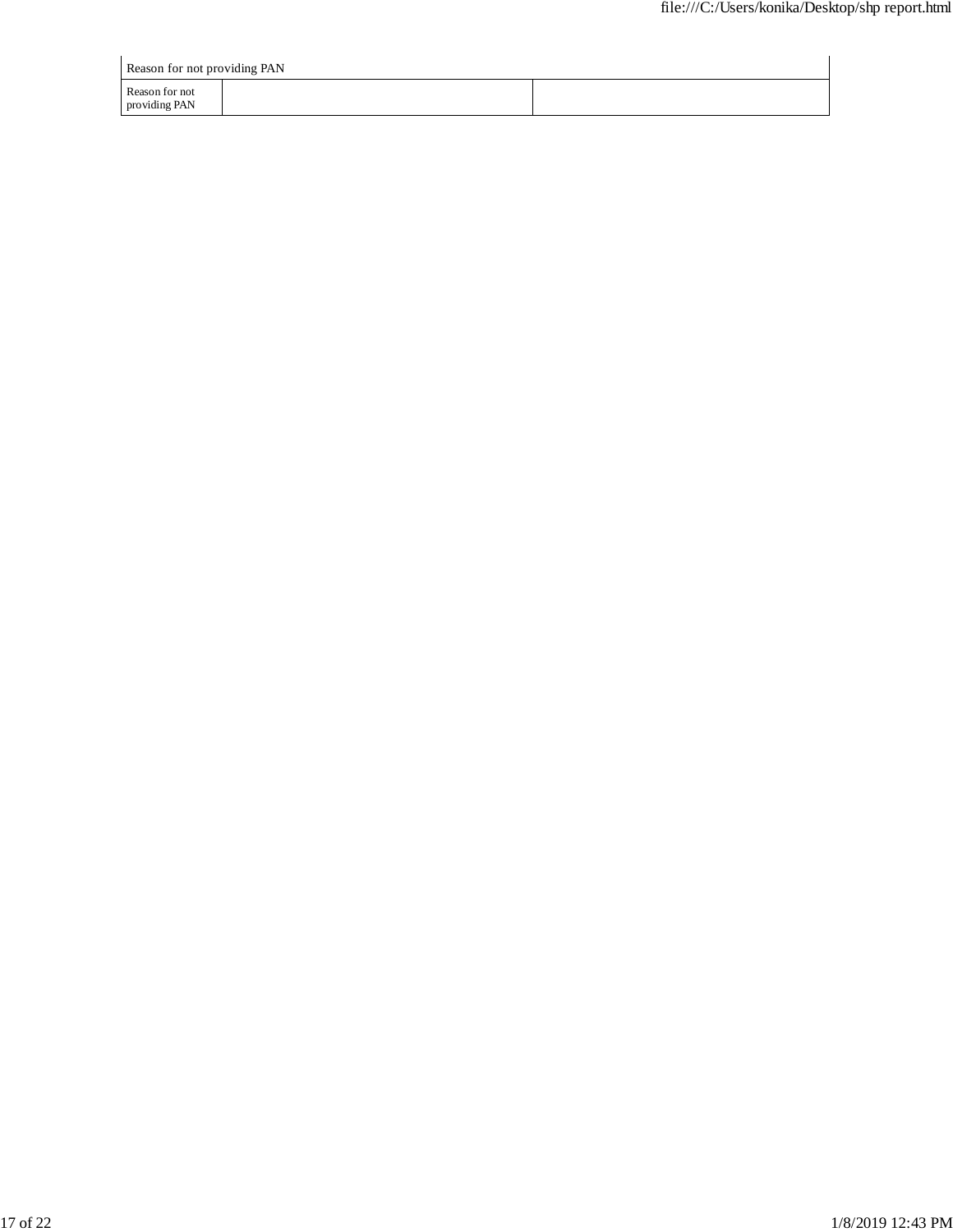| Any Other (specify)                                                                                                  |                                                                                                   |                              |                     |                                                                          |                            |                                                                                                   |                                                                  |
|----------------------------------------------------------------------------------------------------------------------|---------------------------------------------------------------------------------------------------|------------------------------|---------------------|--------------------------------------------------------------------------|----------------------------|---------------------------------------------------------------------------------------------------|------------------------------------------------------------------|
| Searial No.                                                                                                          | $\mathbf{1}$                                                                                      | $\overline{2}$               | 3                   | $\overline{4}$                                                           | 5                          | 6                                                                                                 | $\overline{7}$                                                   |
| Category                                                                                                             | <b>Trusts</b>                                                                                     | Non-Resident<br>Indian (NRI) | Clearing<br>Members | Others                                                                   | <b>Bodies</b><br>Corporate | <b>Bodies</b><br>Corporate                                                                        | <b>Bodies</b><br>Corporate                                       |
| Category / More<br>than 1 percentage                                                                                 | More than 1<br>percentage of<br>shareholding                                                      | Category                     | Category            | Category                                                                 | Category                   | More than 1<br>percentage of<br>shareholding                                                      | More than 1<br>percentage of<br>shareholding                     |
| Name of the<br>Shareholders (I)                                                                                      | <b>EDELWEISS</b><br><b>ALTERNATIVE</b><br><b>INVESTMENT</b><br><b>OPPORTUNITIES</b><br><b>TRU</b> |                              |                     | <b>NON</b><br><b>RESIDENT</b><br><b>INDIAN NON</b><br><b>REPATRIABLE</b> |                            | <b>ICICI</b><br>PRUDENTIAL<br><b>LIFE</b><br><b>INSURANCE</b><br><b>COMPANY</b><br><b>LIMITED</b> | <b>ASCENT</b><br><b>INVESTMENT</b><br><b>HOLDINGS</b><br>PTE LTD |
| PAN $(II)$                                                                                                           | AAATE8456C                                                                                        |                              |                     |                                                                          |                            | AAACI7351P                                                                                        | AAOCA1951D                                                       |
| No. of the<br>Shareholders (I)                                                                                       | 1                                                                                                 | 129                          | 44                  | 64                                                                       | 202                        | 1                                                                                                 | 1                                                                |
| No. of fully paid up<br>equity shares held<br>(IV)                                                                   | 1262725                                                                                           | 5195                         | 6545                | 3711                                                                     | 7988934                    | 536301                                                                                            | 6577639                                                          |
| No. Of Partly<br>paid-up equity<br>shares held (V)                                                                   |                                                                                                   |                              |                     |                                                                          |                            |                                                                                                   |                                                                  |
| No. Of shares<br>underlying<br>Depository<br>Receipts (VI)                                                           |                                                                                                   |                              |                     |                                                                          |                            |                                                                                                   |                                                                  |
| Total nos. shares<br>$held (VII) =$<br>$(IV)+(V)+(VI)$                                                               | 1262725                                                                                           | 5195                         | 6545                | 3711                                                                     | 7988934                    | 536301                                                                                            | 6577639                                                          |
| Shareholding as a<br>% of total no. of<br>shares (calculated<br>as per SCRR,<br>1957) (VIII) As a<br>% of $(A+B+C2)$ | 4.02                                                                                              | 0.02                         | 0.02                | 0.01                                                                     | 25.4                       | 1.71                                                                                              | 20.92                                                            |
|                                                                                                                      | Number of Voting Rights held in each class of securities (IX)                                     |                              |                     |                                                                          |                            |                                                                                                   |                                                                  |
| Class eg: X                                                                                                          | 1262725                                                                                           | 5195                         | 6545                | 3711                                                                     | 7988934                    | 536301                                                                                            | 6577639                                                          |
| Class eg:y                                                                                                           |                                                                                                   |                              |                     |                                                                          |                            |                                                                                                   |                                                                  |
| Total                                                                                                                | 1262725                                                                                           | 5195                         | 6545                | 3711                                                                     | 7988934                    | 536301                                                                                            | 6577639                                                          |
| Total as a % of<br>Total Voting rights                                                                               | 4.02                                                                                              | 0.02                         | 0.02                | $0.01\,$                                                                 | 25.4                       | 1.71                                                                                              | 20.92                                                            |
| No. Of Shares<br>Underlying<br>Outstanding<br>convertible<br>securities (X)                                          |                                                                                                   |                              |                     |                                                                          |                            |                                                                                                   |                                                                  |
| No. of Shares<br>Underlying<br>Outstanding<br>Warrants (Xi)                                                          |                                                                                                   |                              |                     |                                                                          |                            |                                                                                                   |                                                                  |
| No. Of Shares<br>Underlying<br>Outstanding<br>convertible<br>securities and No.<br>Of Warrants (Xi)<br>(a)           |                                                                                                   |                              |                     |                                                                          |                            |                                                                                                   |                                                                  |
| Shareholding, as a<br>% assuming full<br>conversion of<br>convertible<br>securities (as a<br>percentage of           | 4.02                                                                                              | 0.02                         | 0.02                | 0.01                                                                     | 25.4                       | 1.71                                                                                              | 20.92                                                            |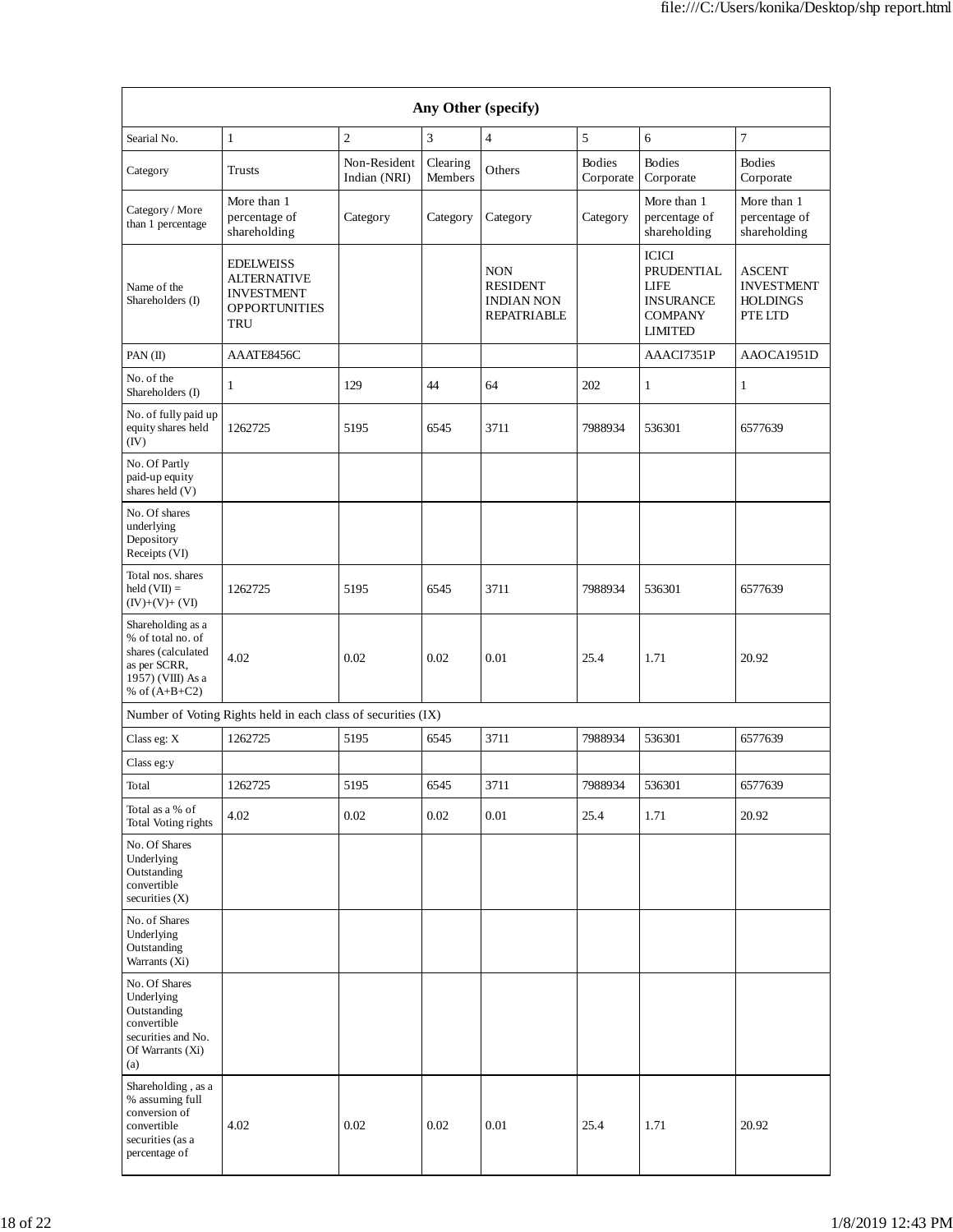| diluted share<br>capital) (XI)=<br>$(VII)+(X)$ As a %<br>of $(A+B+C2)$ |         |              |                |                |         |                |         |
|------------------------------------------------------------------------|---------|--------------|----------------|----------------|---------|----------------|---------|
| Number of Locked in shares (XII)                                       |         |              |                |                |         |                |         |
| No. (a)                                                                | 1124101 | $\theta$     | $\Omega$       | $\Omega$       | 7089741 | $\overline{0}$ | 6577639 |
| As a % of total<br>Shares held (b)                                     | 89.02   | $\mathbf{0}$ | $\overline{0}$ | $\overline{0}$ | 88.74   | $\overline{0}$ | 100     |
| Number of equity<br>shares held in<br>dematerialized<br>form $(XIV)$   | 1262725 | 5195         | 5195           | 3711           | 7988934 | 536301         | 6577639 |
| Reason for not providing PAN                                           |         |              |                |                |         |                |         |
| Reason for not<br>providing PAN                                        |         |              |                |                |         |                |         |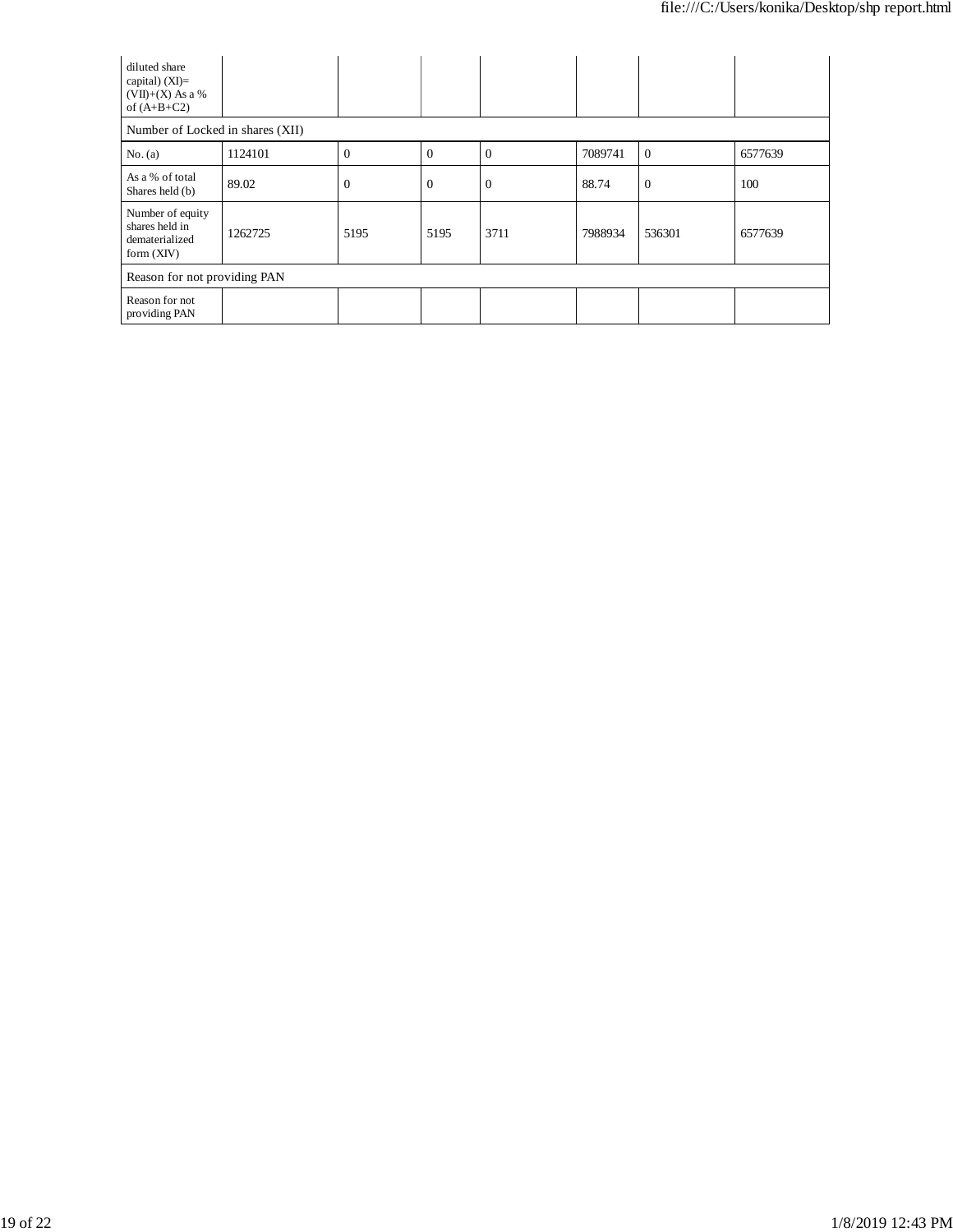| Any Other (specify)                                                                                                                                                                  |                                                               |                       |  |  |  |
|--------------------------------------------------------------------------------------------------------------------------------------------------------------------------------------|---------------------------------------------------------------|-----------------------|--|--|--|
| Searial No.                                                                                                                                                                          | 8                                                             |                       |  |  |  |
| Category                                                                                                                                                                             | <b>Bodies Corporate</b>                                       |                       |  |  |  |
| Category / More<br>than 1 percentage                                                                                                                                                 | More than 1 percentage of shareholding                        |                       |  |  |  |
| Name of the<br>Shareholders (I)                                                                                                                                                      | AADI FINANCIAL ADVISORS LLP                                   | Click here to go back |  |  |  |
| PAN(II)                                                                                                                                                                              | AARFA5161F                                                    | Total                 |  |  |  |
| No. of the<br>Shareholders (I)                                                                                                                                                       | 1                                                             | 439                   |  |  |  |
| No. of fully paid up<br>equity shares held<br>(IV)                                                                                                                                   | 508927                                                        | 8004385               |  |  |  |
| No. Of Partly<br>paid-up equity<br>shares held (V)                                                                                                                                   |                                                               |                       |  |  |  |
| No. Of shares<br>underlying<br>Depository<br>Receipts (VI)                                                                                                                           |                                                               |                       |  |  |  |
| Total nos. shares<br>$held (VII) =$<br>$(IV)+(V)+(VI)$                                                                                                                               | 508927                                                        | 8004385               |  |  |  |
| Shareholding as a<br>% of total no. of<br>shares (calculated<br>as per SCRR,<br>1957) (VIII) As a<br>% of $(A+B+C2)$                                                                 | 1.62                                                          | 25.45                 |  |  |  |
|                                                                                                                                                                                      | Number of Voting Rights held in each class of securities (IX) |                       |  |  |  |
| Class eg: X                                                                                                                                                                          | 508927                                                        | 8004385               |  |  |  |
| Class eg:y                                                                                                                                                                           |                                                               |                       |  |  |  |
| Total                                                                                                                                                                                | 508927                                                        | 8004385               |  |  |  |
| Total as a $\%$ of<br>Total Voting rights                                                                                                                                            | 1.62                                                          | 25.45                 |  |  |  |
| No. Of Shares<br>Underlying<br>Outstanding<br>convertible<br>securities (X)                                                                                                          |                                                               |                       |  |  |  |
| No. of Shares<br>Underlying<br>Outstanding<br>Warrants (Xi)                                                                                                                          |                                                               |                       |  |  |  |
| No. Of Shares<br>Underlying<br>Outstanding<br>convertible<br>securities and No.<br>Of Warrants (Xi)<br>(a)                                                                           |                                                               |                       |  |  |  |
| Shareholding, as a<br>% assuming full<br>conversion of<br>convertible<br>securities (as a<br>percentage of<br>diluted share<br>capital) (XI)=<br>$(VII)+(X)$ As a %<br>of $(A+B+C2)$ | 1.62                                                          | 25.45                 |  |  |  |
| Number of Locked in shares (XII)                                                                                                                                                     |                                                               |                       |  |  |  |
| No. (a)                                                                                                                                                                              | 499602                                                        | 7089741               |  |  |  |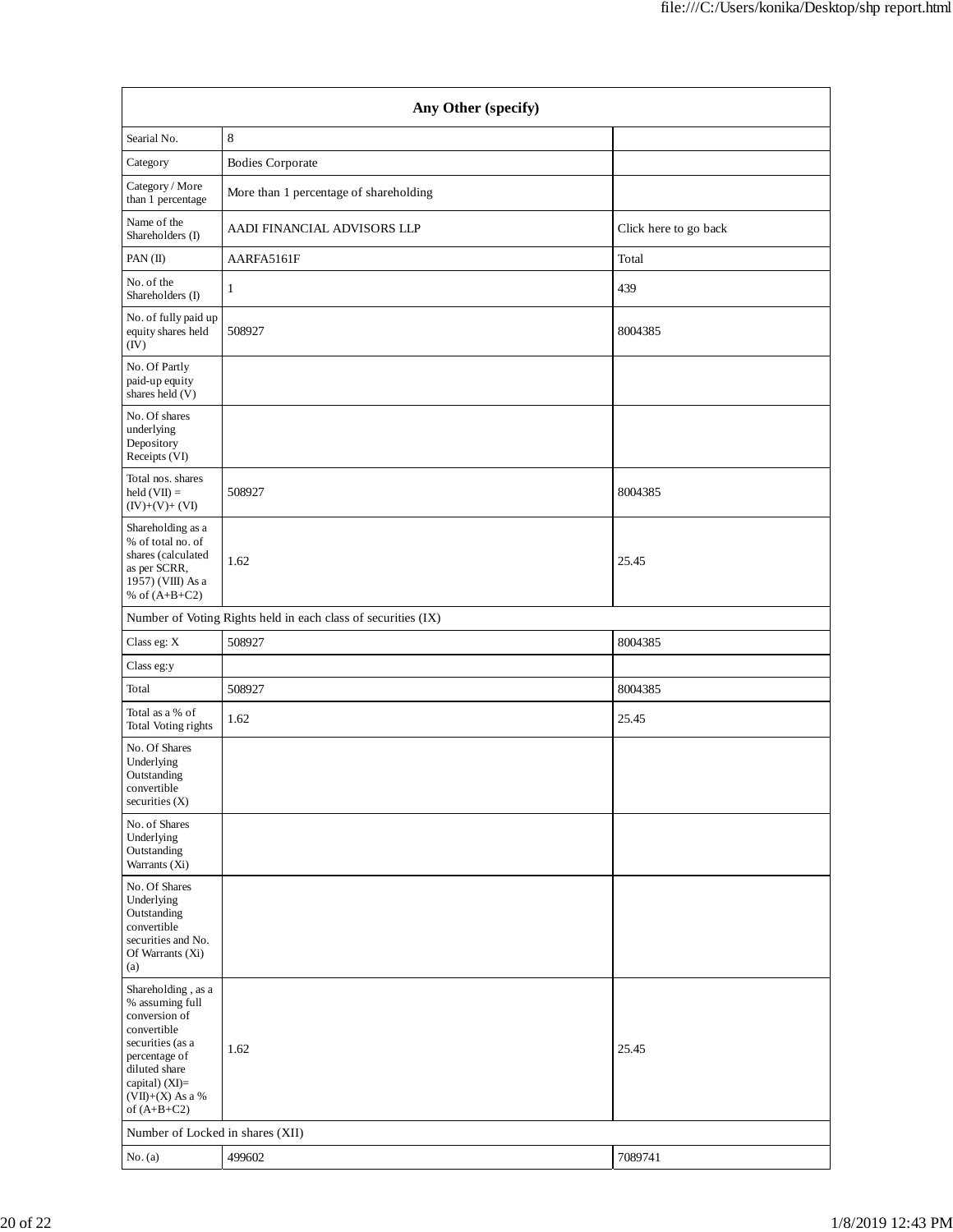| As a % of total<br>Shares held (b)                                   | 98.17  | 88.57   |
|----------------------------------------------------------------------|--------|---------|
| Number of equity<br>shares held in<br>dematerialized<br>form $(XIV)$ | 508927 | 8003035 |
| Reason for not providing PAN                                         |        |         |
| Reason for not<br>providing PAN                                      |        |         |